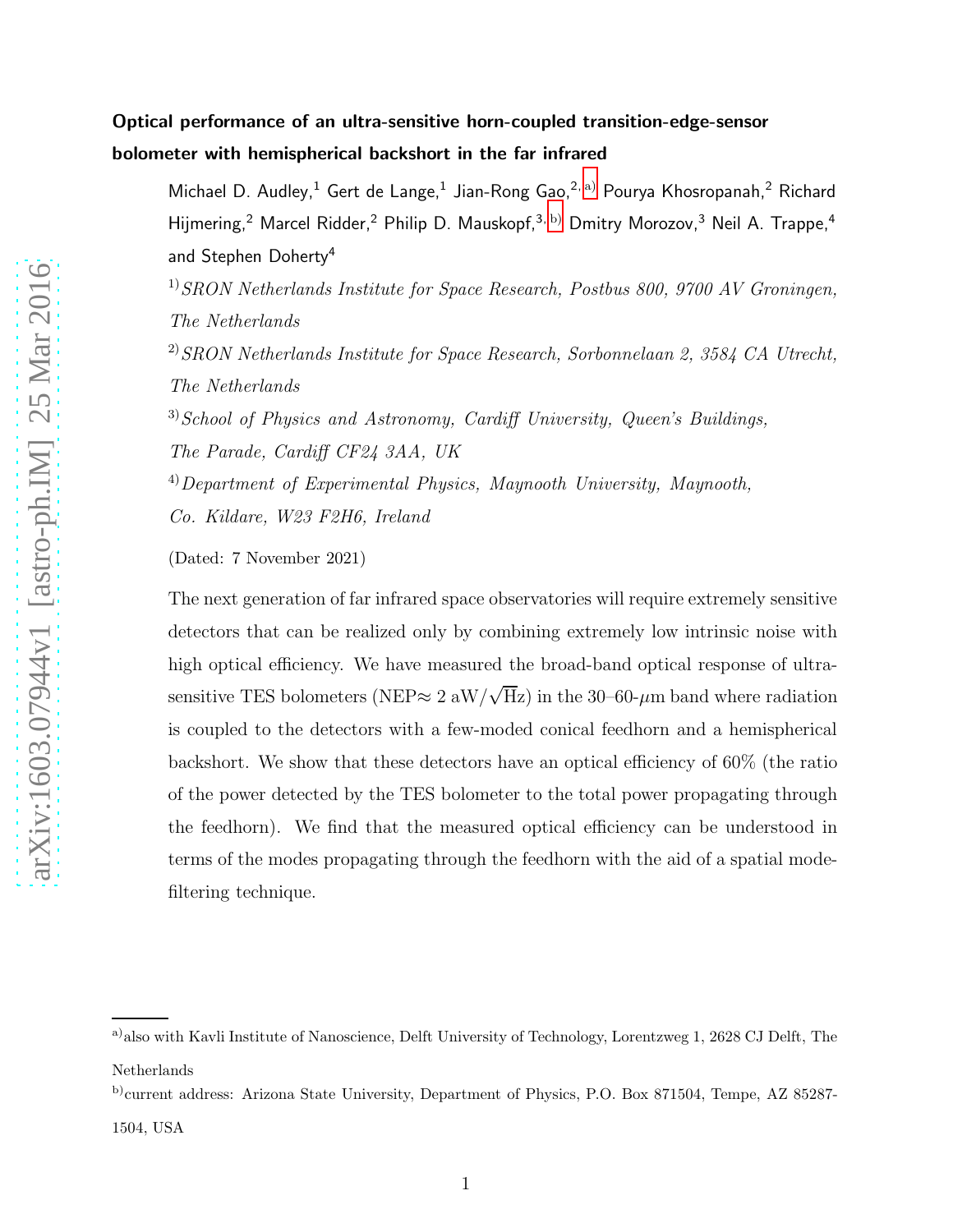## I. INTRODUCTION

Thermal detectors that operate by measuring the heating of a sensing element due to absorbed radiation form the basis of the most versatile and sensitive detectors available to astronomers. When combined with an appropriate radiation-coupling scheme, they can be designed to detect light from the millimeter-wave band<sup>[1](#page-19-0)</sup> through X-rays<sup>[2](#page-19-1)</sup>. For infrared radiation and radiation of longer wavelength, thermal detectors are used to measure the intensity of incident radiation. In this mode they are known as bolometers. At shorter wavelengths they are used to detect individual photons and measure their energies and in this mode they are known as calorimeters.

A bolometer consists of an absorber, a thermometer, and a weak thermal link, of thermal conductance  $G$ , to a thermal bath of temperature  $T_{\text{bath}}$ . The absorption of radiation causes the temperature of the absorber to rise and then decay with a time constant  $\tau_{\text{th}} = C/G$ , where C is the heat capacity of the bolometer.

The transition edge sensor (TES) is a widely-used temperature sensor for bolometers<sup>[3](#page-19-2)</sup>. The TES consists of a superconducting film across which a constant voltage is applied. This voltage bias results in a current through the film, which heats it so that it is in the transition region between the normal and superconducting states. On the transition, the resistance of the film increases with temperature so that, if the TES is voltage biased, we have negative electrothermal feedback between the Joule power dissipated in the film and the temperature. To see how this negative electrothermal feedback occurs, suppose that the temperature of the film increases. Then its resistance will increase. Because the film is voltage biased, this increase in resistance leads to a decrease in current, and hence the Joule heating, causing the temperature of the film to decrease. Conversely, a drop in the film resistance will cause the Joule heating to increase, warming up the film. This means that the bias point under voltage bias is stable against temperature perturbations. The negative electrothermal feedback also linearizes the response, supresses the Johnson noise, and shortens the time constant of the device, so that the effective time constant of the detector  $\tau_{\text{eff}}$  is shorter than the thermal time constant  $\tau_{\text{th}}$ . The sensitivity of a bolometer is characterized by the noise equivalent power (NEP), which is the power loading that would result in a signal to noise ratio of 1. The NEP measured under dark conditions, i.e. no incident optical power, is called the dark NEP (NEP<sub>dark</sub>). To maximize the detector's sensitivity, the NEP must be as low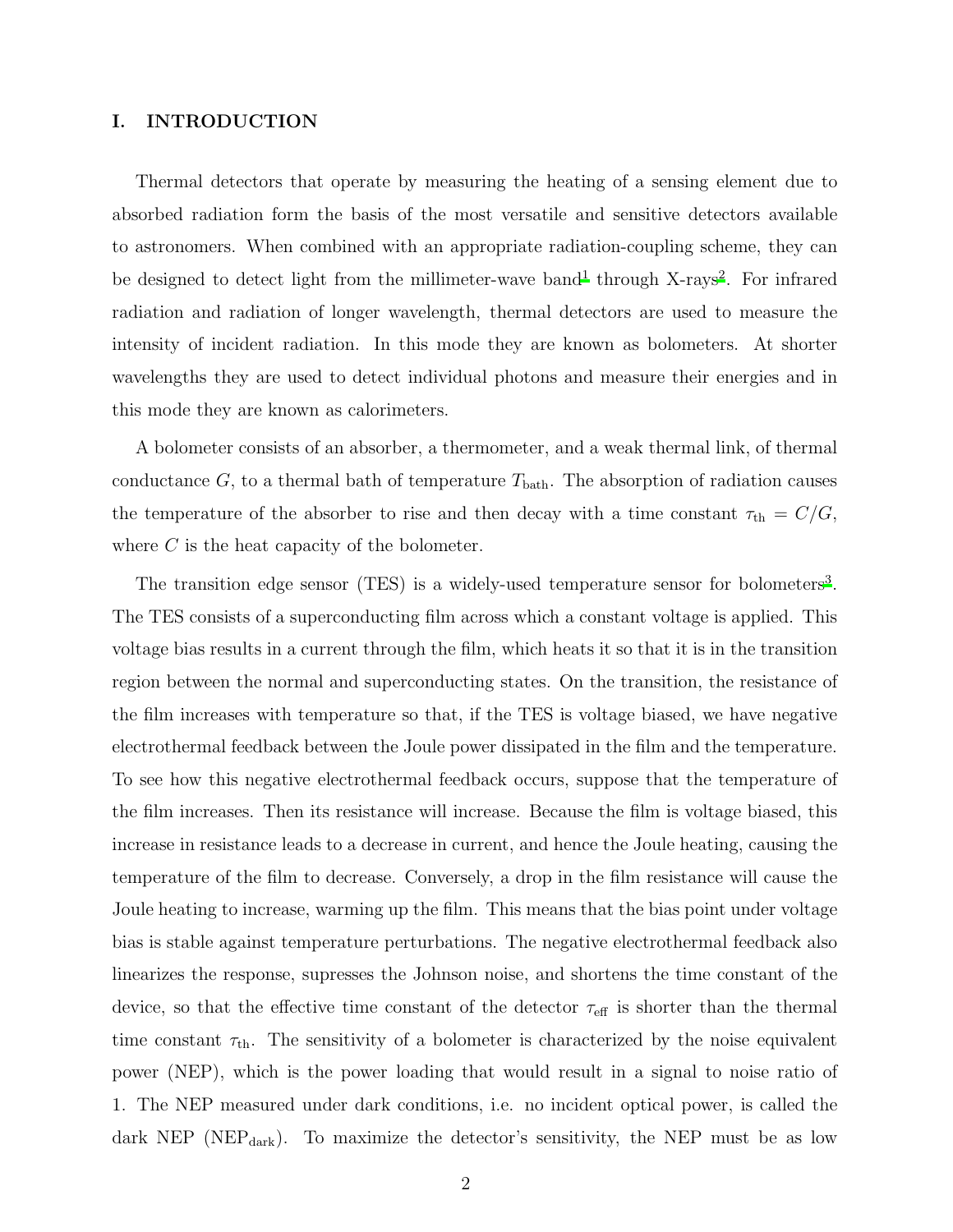as possible. The ultimate limit is the thermal fluctuation noise (or phonon noise) in the bolometer, NEP<sub>phonon</sub> =  $\sqrt{4\gamma kT_c^2G}$ , where  $\gamma$  is a factor between 0.5 and 1 which accounts for the thermal gradient along the link to the thermal bath. However, in practice, there will be a trade-off between minimizing the NEP and optimizing other parameters such as the power handling and  $\tau_{\text{eff}}$  for the application. In order to detect incident light with high sensitivity, incoming radiation must be coupled to the detector with high efficiency. Taking the optical efficiency  $\eta$  into account, the sensitivity of the detector to incident radiation is  $NEP_{\text{optical}} = NEP_{\text{dark}}/\eta$  in the limit of zero absorbed optical power. For finite optical power, the photon shot noise of the incoming radiation will be added to the intrinsic noise of the detector. For maximum sensitivity the intrinsic detector noise should be small compared with the photon shot noise of the background radiation. In this paper we demonstrate a bolometer with an ultra-low dark NEP combined with an efficient optical coupling scheme that form a highly sensitive detector of light in the  $30-60-\mu m$  wavelength band. The high optical efficiency is crucial for realizing a sensitive optical detector.

The detectors described in this paper were developed as prototypes for the SAFARI instrument on the proposed space observatory, SPICA, which will use a large (2.5-m diameter) primary mirror cooled to  $\leq 8$  K to observe the cold dusty Universe in the mid- and far-infrared<sup>[4](#page-19-3)[,5](#page-19-4)</sup>. The SAFARI<sup>[6](#page-19-5)</sup> instrument is a far-infrared spectrometer that will allow us to study the dynamics and chemistry of a wide range of objects, including galaxies at redshifts up to  $z = 3$  and beyond. SAFARI has three detector arrays covering the wavelength ranges 34–60  $\mu$ m (short wave), 60–110  $\mu$ m (medium wave), and 110–210  $\mu$ m (long wave), with a total of <sup>∼</sup> 3200 bolometers. The detectors are Transition Edge Sensor (TES) bolometers[3](#page-19-2) using Ti/Au superconducting bilayers on thin, thermally isolated silicon nitride islands. Incoming radiation is absorbed by a 7-nm thick Ta film. To take advantage of SPICA's low-background cold mirror, and to meet the sensitivity requirements, SAFARI's detectors require NEP<sub>dark</sub>  $\leq 2 \times 10^{-19}$  W/ $\sqrt{Hz}$ , combined with an optical efficiency greater than 50%. To attain a phonon noise low enough to meet the requirement on  $NEP<sub>dark</sub>$ , SAFARI's TES detectors have a transition temperature,  $T_c$ , of about 100 mK and are operated with a bath temperature of  $T_{\text{bath}} \approx 50 \text{ mK}$ . For high optical efficiency, the detectors use feedhorns and back-reflectors to couple light to the absorbing film.

SAFARI's detectors are over two orders of magnitude more sensitive than typical TES bolometers previously developed for ground-based applications<sup>[7](#page-19-6)</sup> and they have correspond-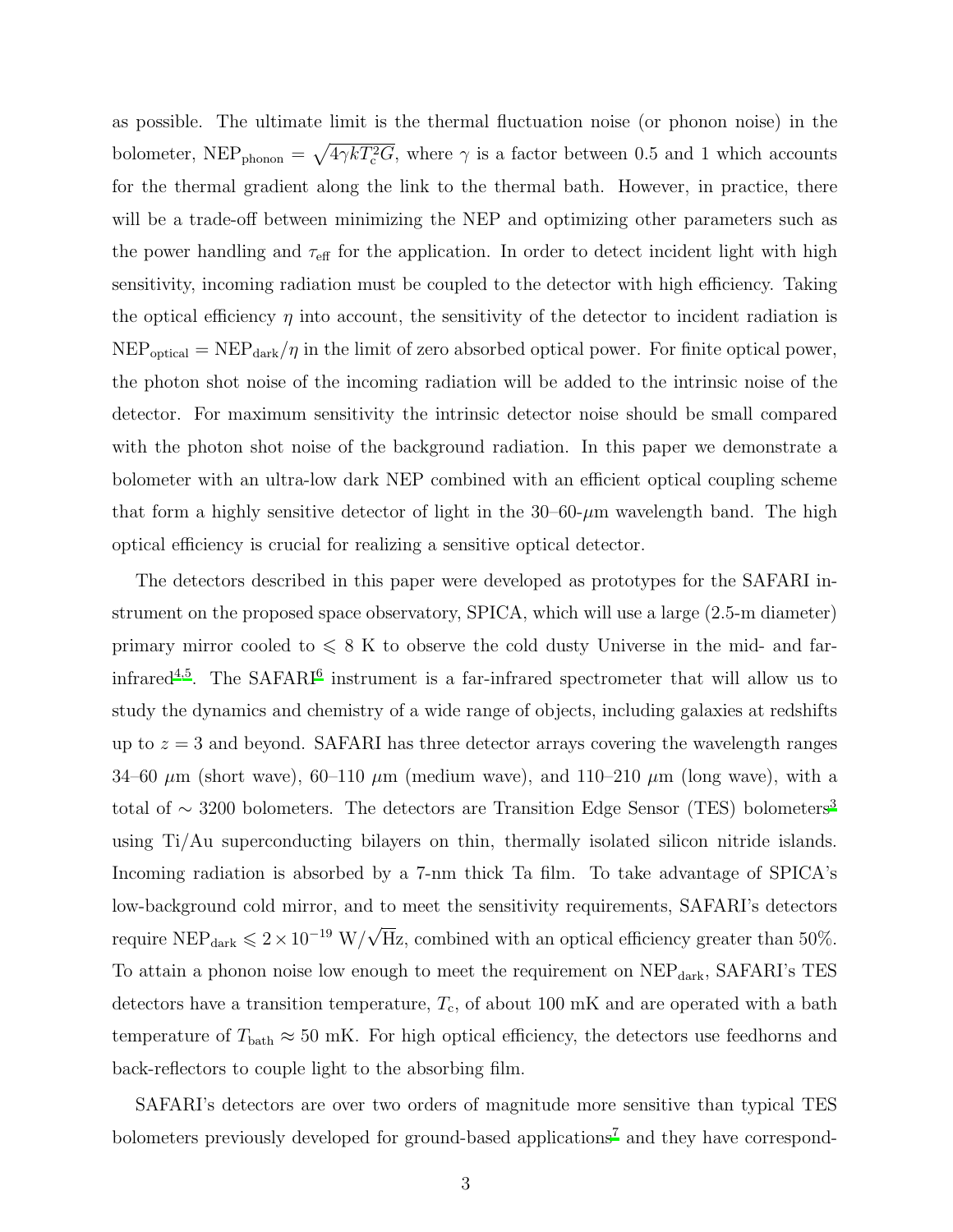ingly lower saturation powers (a few fW). Testing such sensitive detectors is challenging and requires careful attention to magnetic and RF shielding, stray-light exclusion, and vibration isolation. Both the TES and its SQUID readout<sup>[8](#page-19-7)</sup> are extremely sensitive to magnetic fields. Stray light exclusion is particularly important because TES detectors will saturate and become insensitive if the incident power is high enough to drive the superconducting film of the TES into the normal state. We have built a test facility which will be used to qualify and characterize the SAFARI focal plane units and readout before they are integrated into the instrument. In addition to the strict requirements on background and interference, we require that this facility be flexible and re-configurable so that we can use it for dark and optical tests of single pixels through to the full focal-plane arrays. Through a systematic program of incremental modifications we improved the performance of the SAFARI Detector Test Facility to the point where it is now being used for routine measurements of prototype SAFARI detectors<sup>[9](#page-19-8)</sup>.

In this paper we describe the prototype detectors and their coupling scheme and give an account of how we optimized the test facility for optical measurements. We have used this test facility to characterize detectors with  $NEP_{dark}$  as low as  $6 \times 10^{-19}$  W/ $\sqrt{Hz}$ and saturation powers below 10 fW, close to the requirements of the SAFARI flight detectors. We present our measurements of the optical efficiency of prototype detectors with  $NEP_{dark} = 2 \times 10^{-18}$  W/ $\sqrt{Hz}$  in the 30–60- $\mu$ m band and show how we used a spatial mode-filtering technique to allow us to interpret our results. Far infrared bolometers have been characterized in this wavelength range before<sup>[10](#page-19-9)[,11](#page-20-0)</sup>, although with sensitivities two orders of magnitude lower than the detectors described in this paper. Preliminary measurements of these SAFARI prototype detectors were performed in a test facility at Cardiff University<sup>[12](#page-20-1)</sup>. Prototype detectors for SAFARI's long-wave band (110–210  $\mu$ m) with NEP<sub>dark</sub> ~  $7 \times 10^{-19}$  W/ $\sqrt{Hz}$  have been measured optically in Cambridge, UK<sup>[13](#page-20-2)</sup>. Other groups have reported optical measurements of far-infrared detectors in this sensitivity regime based on different detector technologies, but at longer wavelengths. For example, optical measurements at 650 GHz of ultra-sensitive hot-electron bolometers with  $NEP_{\text{optical}} = 3 \times 10^{-19} \text{ W}/\sqrt{\text{Hz}}^{14,15}$  $NEP_{\text{optical}} = 3 \times 10^{-19} \text{ W}/\sqrt{\text{Hz}}^{14,15}$  $NEP_{\text{optical}} = 3 \times 10^{-19} \text{ W}/\sqrt{\text{Hz}}^{14,15}$  $NEP_{\text{optical}} = 3 \times 10^{-19} \text{ W}/\sqrt{\text{Hz}}^{14,15}$ , and measurements at 1.54 THz of kinetic inductance detectors with NEP<sub>optical</sub> =  $3.8 \times 10^{-19}$  W/ $\sqrt{\text{Hz}}^{16}$  $\sqrt{\text{Hz}}^{16}$  $\sqrt{\text{Hz}}^{16}$  have been reported.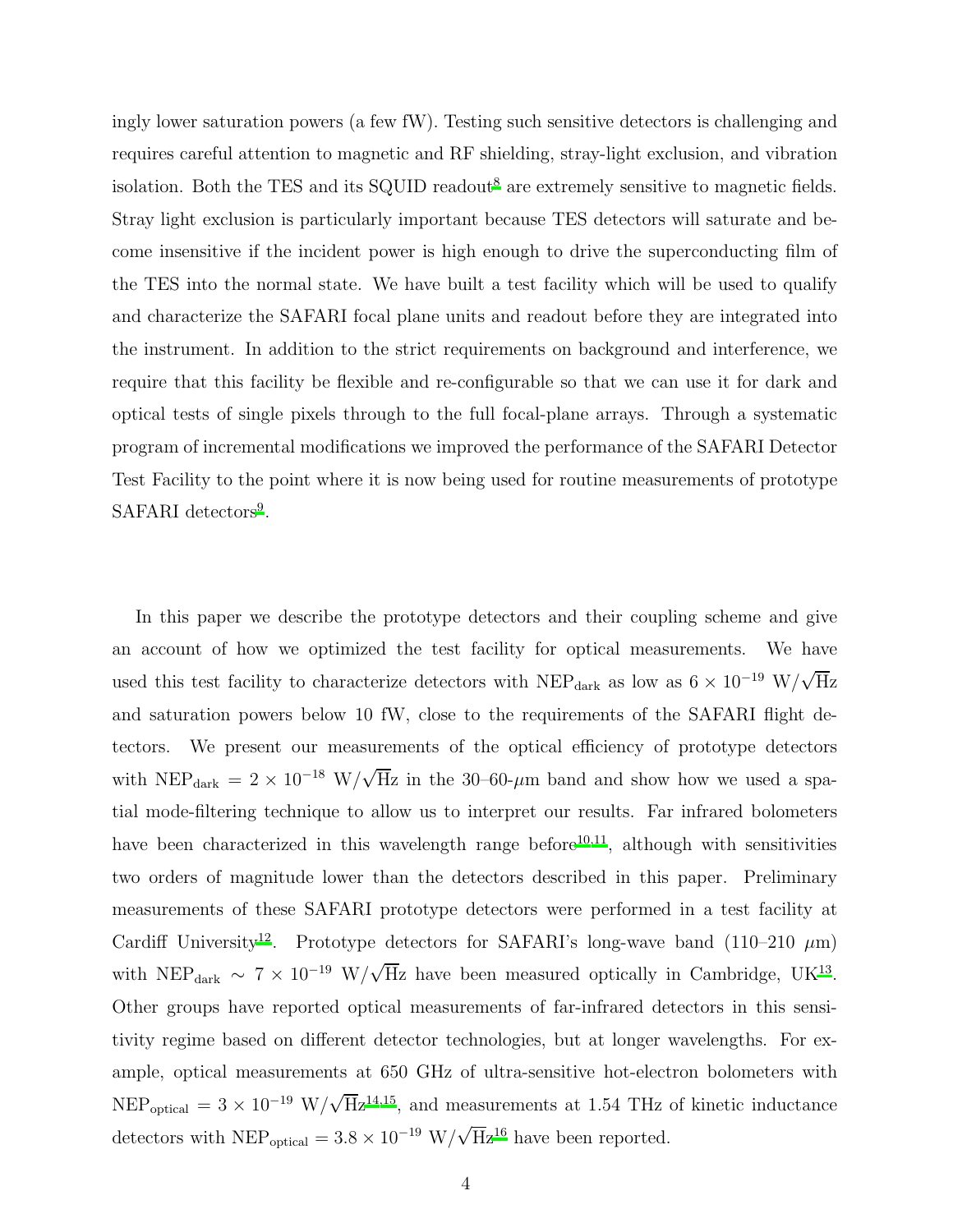## II. TES DETECTORS AND EXPERIMENTAL SETUP

## A. Detectors

We measured detectors of the type shown in Figure [1,](#page-5-0) namely a TES bolometer fabricated from silicon nitride (SiN) membrane, with a central island and four thermally isolating straight legs. The membrane thickness is 1  $\mu$ m, the width of the legs is 4  $\mu$ m, and the length of the legs is 240  $\mu$ m. A 100- $\mu$ m  $\times$  100- $\mu$ m Ti/Au TES with Nb superconducting contacts is defined on the SiN island. On the bottom part of the island is a  $200-\mu m \times 200-\mu m$ absorber made of 7-nm thick tantalum film. The tantalum film is superconducting at the operating temperature of the TES so that it has a lower heat capacity than a normal metal film. Lower heat capacity means a faster detector. The radiation we are trying to detect is above the pair-breaking energy of the film and the film is engineered to have a normalstate sheet resistance close to 377  $\Omega/\square$ , matching the impedance of free space. We verified this sheet resistance by direct measurement<sup>[17](#page-20-6)</sup>. A superconducting absorber has been used with a semiconductor temperature sensor for far-infrared bolometers before<sup>[10](#page-19-9)</sup>, but this is the first application of a pure tantalum film as absorber. The detectors described in this paper have moderate sensitivity (dark NEP =  $1-2$  aW/ $\sqrt{Hz}$ ) compared to SAFARI's requirement and, although they have been far surpassed in sensitivity by later TES bolometers $^{18,19}$  $^{18,19}$  $^{18,19}$  $^{18,19}$ , they absorb radiation in the same way, and are thus representative for optical characterization.

We tested detector chips, each of which comprises an array of five pixels. The detector chips are mounted on a copper detector block. The detector block has five pillars, one under each detector. Each of these pillars has a hemispherical depression in its top that acts as a backshort. A plate containing a single conical feedhorn is mounted on the detector block in front of the detector chip. This horn plate can be positioned so that the feedhorn sits above any of the five detectors on a chip. For convenience we call this detector behind the feedhorn the optical detector. The other four detectors are not illuminated and are called dark detectors. Figure [2](#page-6-0) shows the optical coupling scheme in cross-section. The optical detector sits in front of a hemispherical backshort and behind a conical feedhorn. The horn is 4.5 mm long and the diameters of its entrance and exit apertures are 450 and 46  $\mu$ m, respectively<sup>[12](#page-20-1)</sup>. A pair of high-pass/low-pass filters is mounted on the entrance aperture of the horn. This optical coupling scheme has been modelled extensively<sup>[20](#page-20-9)[–22](#page-20-10)</sup> and is expected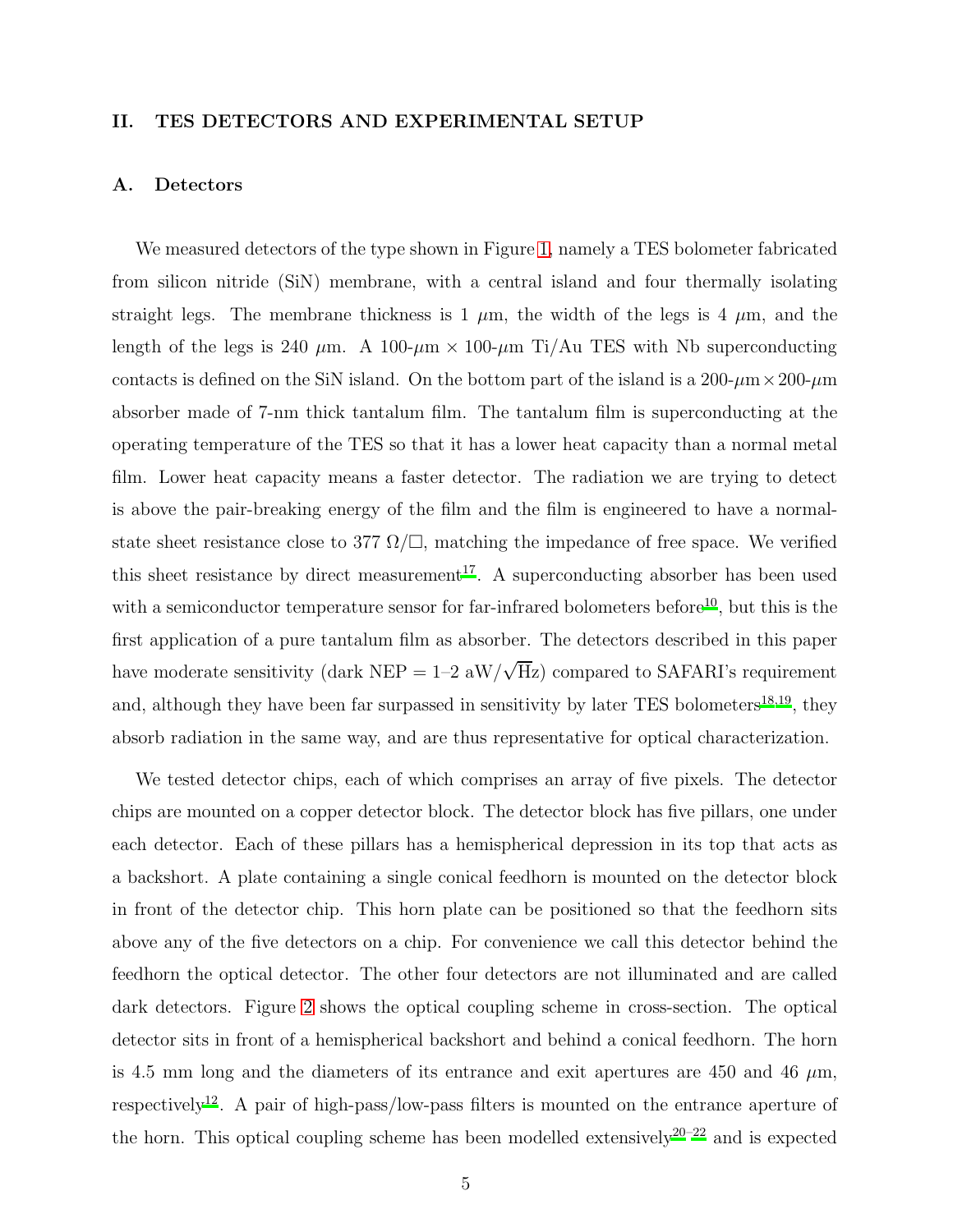

<span id="page-5-0"></span>FIG. 1. (color online) A TES bolometer of the type measured. The TES and Ta absorber sit on a  $1-\mu m$  thick SiN membrane. The membrane is supported by four thin legs which provide a weak thermal link to the substrate and carry superconducting Nb tracks for electrical connection. Reproduced from Audley et al., J. Low Temp. Physics, 176, 755 (2014). Copyright 2014, Springer.

to have an ideal-case optical efficiency of about 70%.

The detector block has superconducting feedthroughs to a printed circuit board (PCB) on its back side. There are shunt resistors of resistance  $R_s = 1-5$  m $\Omega$  mounted on the PCB. Each of these shunt resistors is connected in parallel with one of the TES detectors to ensure voltage biasing. There are also two single-stage  $\text{SQUIDS}^8$  $\text{SQUIDS}^8$  mounted on the back side of the detector block so that two detectors can be read out. The SQUIDs are read out with Mag-nicon XXF room-temperature electronics<sup>[23](#page-21-0)</sup>. The Magnicon electronics has two independent channels, allowing us to read out two SQUIDs simultaneously, and providing independent DC bias to two TES detectors, so that we can measure an optical and a dark detector simultaneously. The Magnicon output was amplified and filtered with low-noise preamplifiers (Stanford Research Systems  $SR560^{24}$  $SR560^{24}$  $SR560^{24}$ ) and recorded using an ADLINK PXI9846 analog to digital converter<sup>[25](#page-21-2)</sup> (ADC). The detector block is mounted on a table with a thermometer and heater to allow PID control of the detector-table temperature.

#### B. Description of the test facility

The SAFARI Detector Test Facility is based on a Leiden Cryogenics<sup>[26](#page-21-3)</sup> dilution refrigerator with a cooling power of  $\sim 200 \mu W$  at 100 mK. The base temperature of the refrigerator is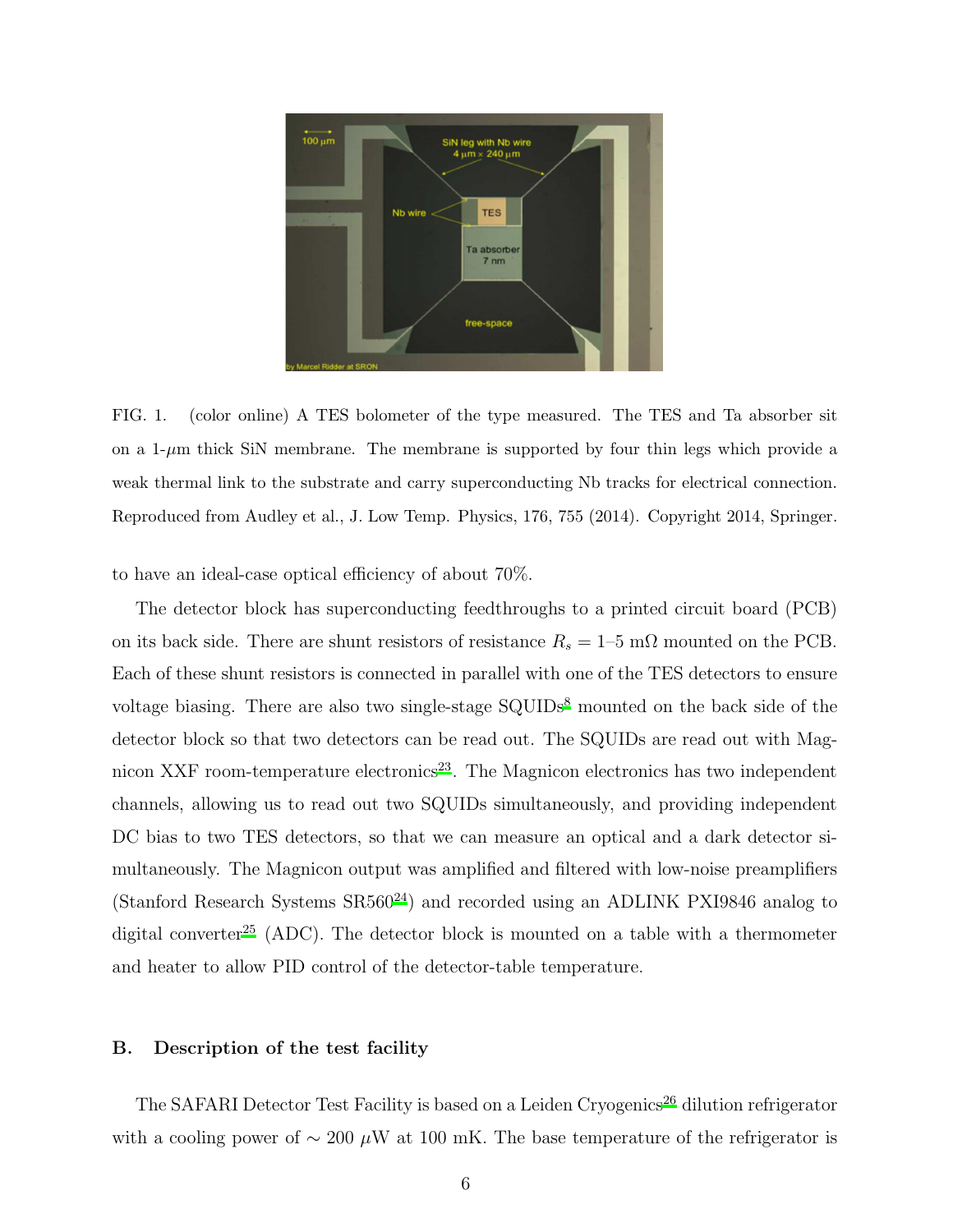

<span id="page-6-0"></span>FIG. 2. (color online) A cross-section showing the optical coupling scheme<sup>[9](#page-19-8)</sup>. The TES bolometer sits between a conical feedhorn and a hemispherical backshort. The exit aperture of the feedhorn is 46  $\mu$ m in diameter and the diameter of the hemispherical backshort is 500  $\mu$ m. Both the feedhorn and the backshort are made of copper. Reproduced from Audley et al., Proc. SPIE 9153, 91530E (2014). Copyright 2014, Society of Photo Optical Instrumentation Engineers.

well below the value required for testing the SAFARI detectors ( $T_c \approx 100$  mK) and gives us plenty of headroom for experiments that place additional heat loads on the system, e.g. black-body illuminators. In the current configuration, the parasitic heat loads from the optical calibration source (described in Section [II C\)](#page-7-0) limit the mixing chamber temperature to no lower than about 20 mK and  $T_{\text{bath}}$  to about 30 mK. The refrigerator uses no expendable cryogens and is precooled by a Cryomech PT-415 pulse-tube cooler<sup>[27](#page-21-4)</sup> which is attached to the 50-K and 3-K stages of the cryostat. To mitigate the effects of vibrations, the pulse-tube cooler has two expansion tanks and its rotary valve motor is separated from the cryostat. The expansion tanks and valve motor are mounted on the cryostat's support tripod. The main disadvantage of using mechanical cooling is that we need to protect the detectors under test from mechanical and electrical interference from the cooler.

For detector readout and thermometry we have installed eight woven looms with 12 twisted pairs each. Two of these looms have Cu conductors for low electrical resistance (and hence low Johnson noise) and are used for the SQUID bias. The rest have CuNi conductors to minimize thermal conductance. The looms are enclosed in stainless steel tubes and heatsunk at the 50-K, 3-K, and 20-mK temperature stages of the cryostat. We have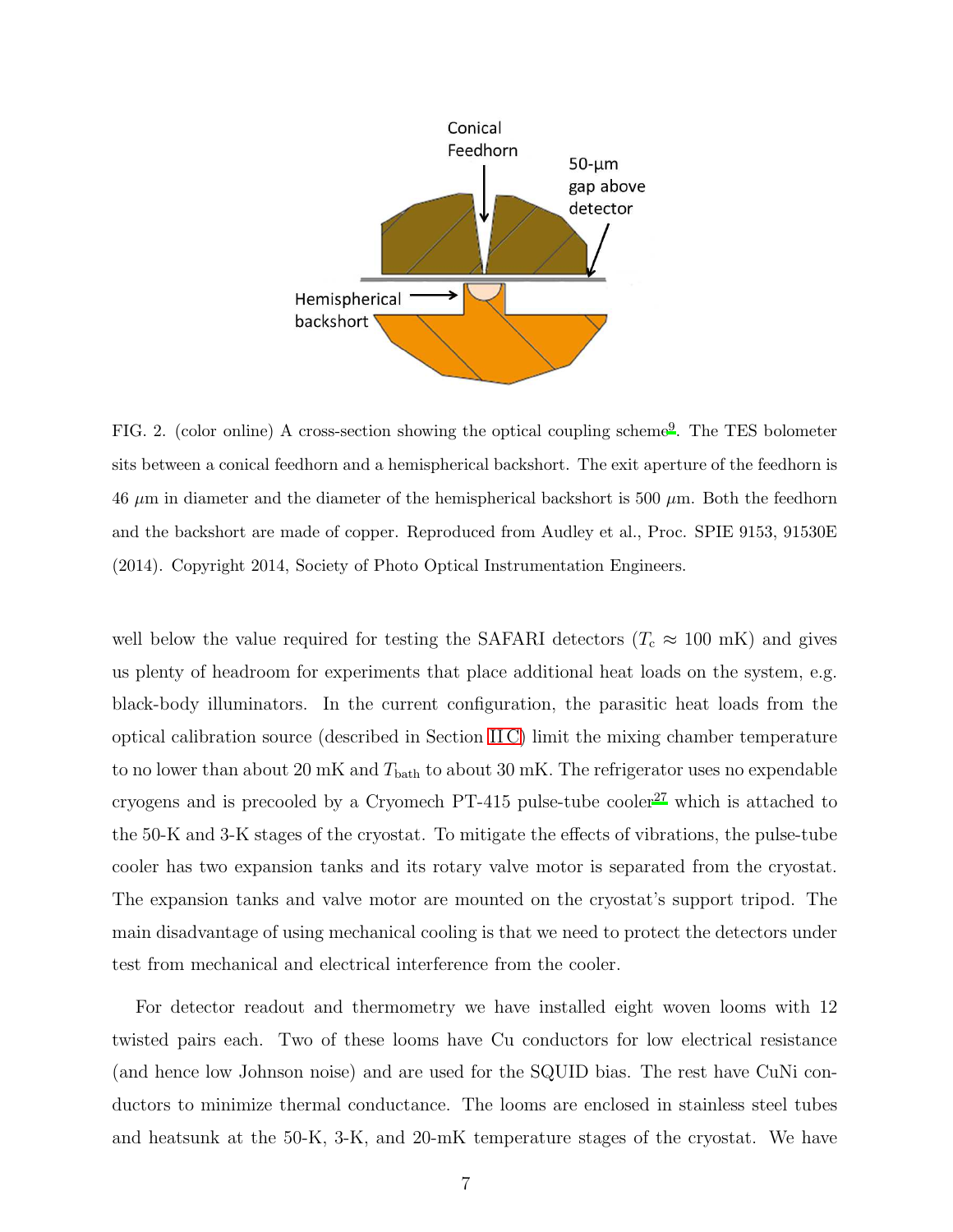also installed stainless-steel and superconducting coaxial cables for high-frequency measurements. RF shielding is provided by two nested Faraday cages. The outer one is formed by the Dewar main shell and contains the room-temperature readout electronics as well as a multiplexer box, which allows us to connect the room-temperature readout electronics to different SQUIDs using a patchboard. The inner Faraday cage is the 3-K shield. Wires entering the 3-K shield are low-pass filtered at several hundred MHz. The system has been designed for flexibility: a reconfigurable patch board on the 20-mK stage redistributes the signals from the looms between the two experiment boxes currently installed. The experiment boxes provide a magnetically-shielded environment with ultra-low optical background for testing SAFARI's detectors. Both of these experiment boxes are used for optical detector testing.

Each experiment box comprises a tin-plated copper can, with light-tight feedthroughs for wiring and an absorbing labyrinth where it attaches to its base, all surrounded by a Cryoperm-10<sup>®</sup> can<sup>[28](#page-21-5)</sup>. We have verified that this provides good magnetic shielding and is light-tight. The Cryoperm can shields the tin-plated can from magnetic fields as it cools through its superconducting transition so that there is no trapped flux. The copper can thermalizes more efficiently than a superconducting niobium shield would, due to its higher thermal conductivity. Figure [3](#page-8-0) shows a simplified schematic diagram of the test cryostat. For clarity only one experiment box is shown.

#### <span id="page-7-0"></span>C. Black-Body Illuminator

Figure [4](#page-9-0) shows a cross-section of an experiment box. A conical black-body radiator is used to illuminate the detectors. This illuminator is isolated from the 20-mK stage by a thermally isolating suspension with an intermediate stage heatsunk to the still of the dilution refrigerator. The illuminator itself is weakly coupled to the 3-K stage. A heater and silicondiode thermometer are used to control its temperature in the range 3–34 K. The upper limit on the operating temperature of the illuminator is determined by the parasitic thermal loading on the dilution refrigerator, which causes the temperature of the mixing chamber to rise. The illuminator is surrounded by a 3-K shield with a circular aperture containing a 100 cm<sup>−</sup><sup>1</sup> high-pass filter. The light-tight superconducting can has another aperture, containing a 300-cm<sup>−</sup><sup>1</sup> low-pass filter. This aperture defines the maximum diameter of the illuminator,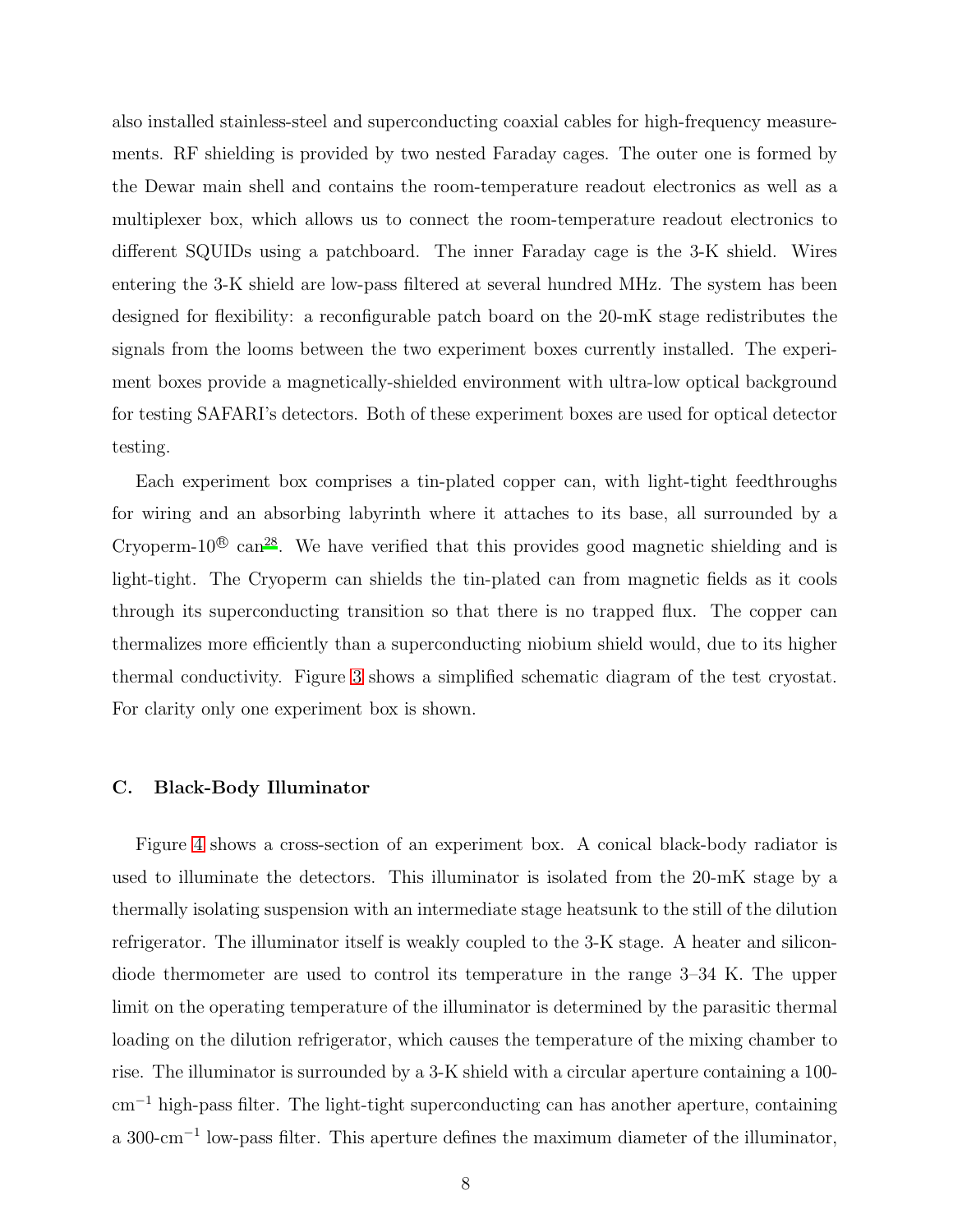

<span id="page-8-0"></span>FIG. 3. (color online) Simplified schematic diagram of the test facility. The inner vacuum can, which is heatsunk to the 3-K cold head of the pulse-tube cooler (PTC), and the main vacuum vessel form Faraday cages. The detectors and their SQUID readout sit on a temperature-stabilized table inside a light-tight magnetic shield that is heatsunk to the mixing chamber of the dilution refrigerator.

 $D_{\text{BB}}$ , as seen by the detector under test.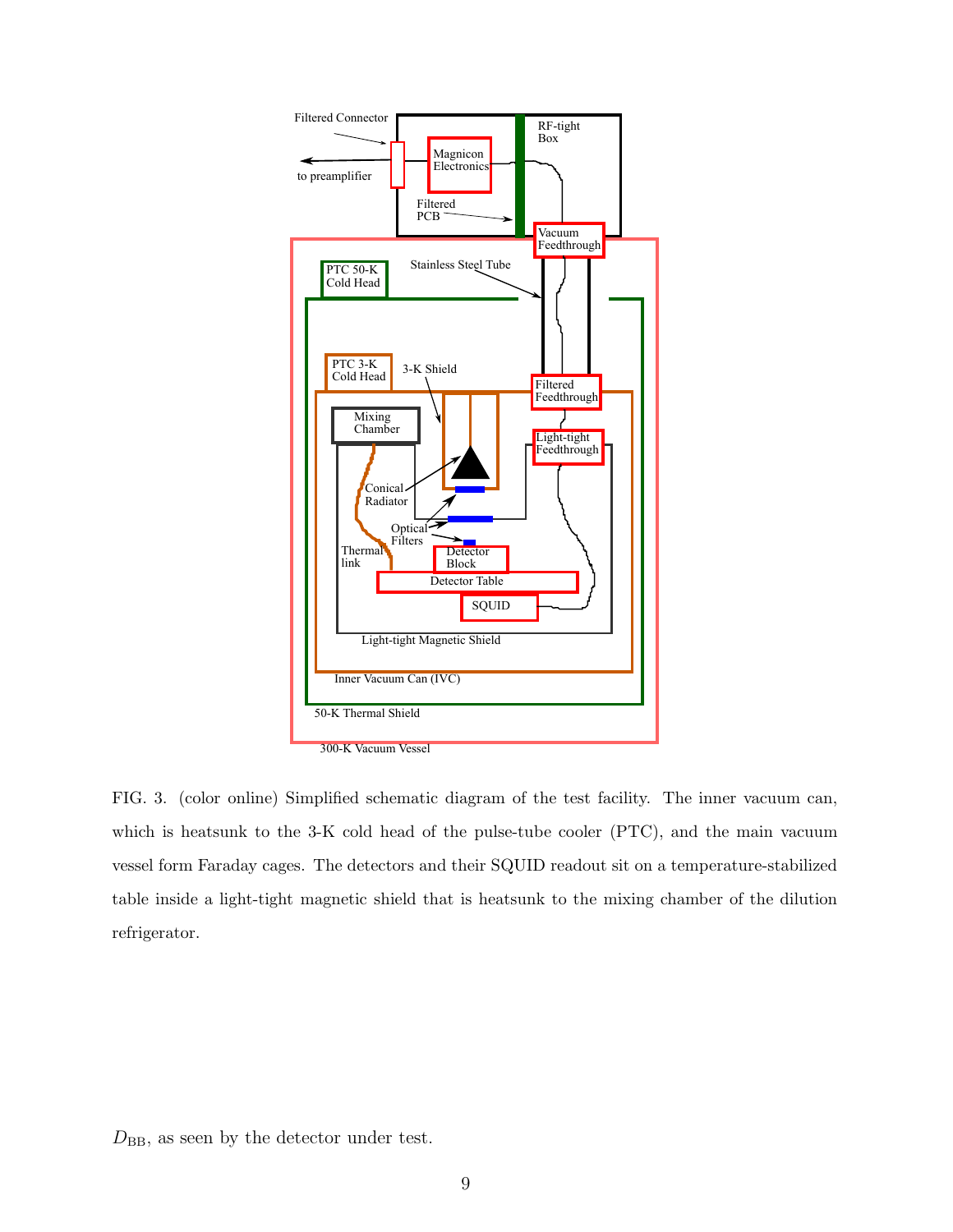

FIG. 4. (color online) Cross-section of a light-tight, magnetically shielded experiment box. The conical black-body radiator illuminates the detector through a 12-mm diameter aperture in the shield. The box is heatsunk to the mixing chamber of the dilution refrigerator. Reproduced from Audley et al., J. Low Temp. Physics, 176, 755 (2014). Copyright 2014, Springer.

# <span id="page-9-0"></span>III. MEASUREMENTS

The basic measurement was the current-voltage characteristic curve (IV curve) that plots the TES current against the bias voltage. From the IV curve we can derive the Joule-power vs voltage characteristic (PV curve). When light is incident on the detector the Joule power is depressed relative to the dark PV curve. This depression of the Joule power is equal to the absorbed optical power. The detector was operated at an elevated bath temperature, usually  $T_{\text{bath}} = 70 \text{ mK}$ , and the black-body illuminator was regulated at different temperatures in the range 3–34 K. It was necessary to regulate the bath temperature at an elevated value because heating the black-body illuminator caused the base temperature of the refrigerator to rise. As the illuminator temperature  $T_{\text{BB}}$  increased, the temperature of the mixing chamber,  $T_{\text{MC}}$ , rose approximately as  $T_{\text{BB}}^{1.7}$ . T<sub>bath</sub> was generally about 10 mK above  $T_{\text{MC}}$ . This meant that it was not possible to carry out optical measurements of these detectors with  $T_{\text{BB}}$  above about 33 K and keep  $T_{\text{bath}}$  below  $T_{\text{c}}$ .

We also measured the optical photon noise in the detector and saw that it increased under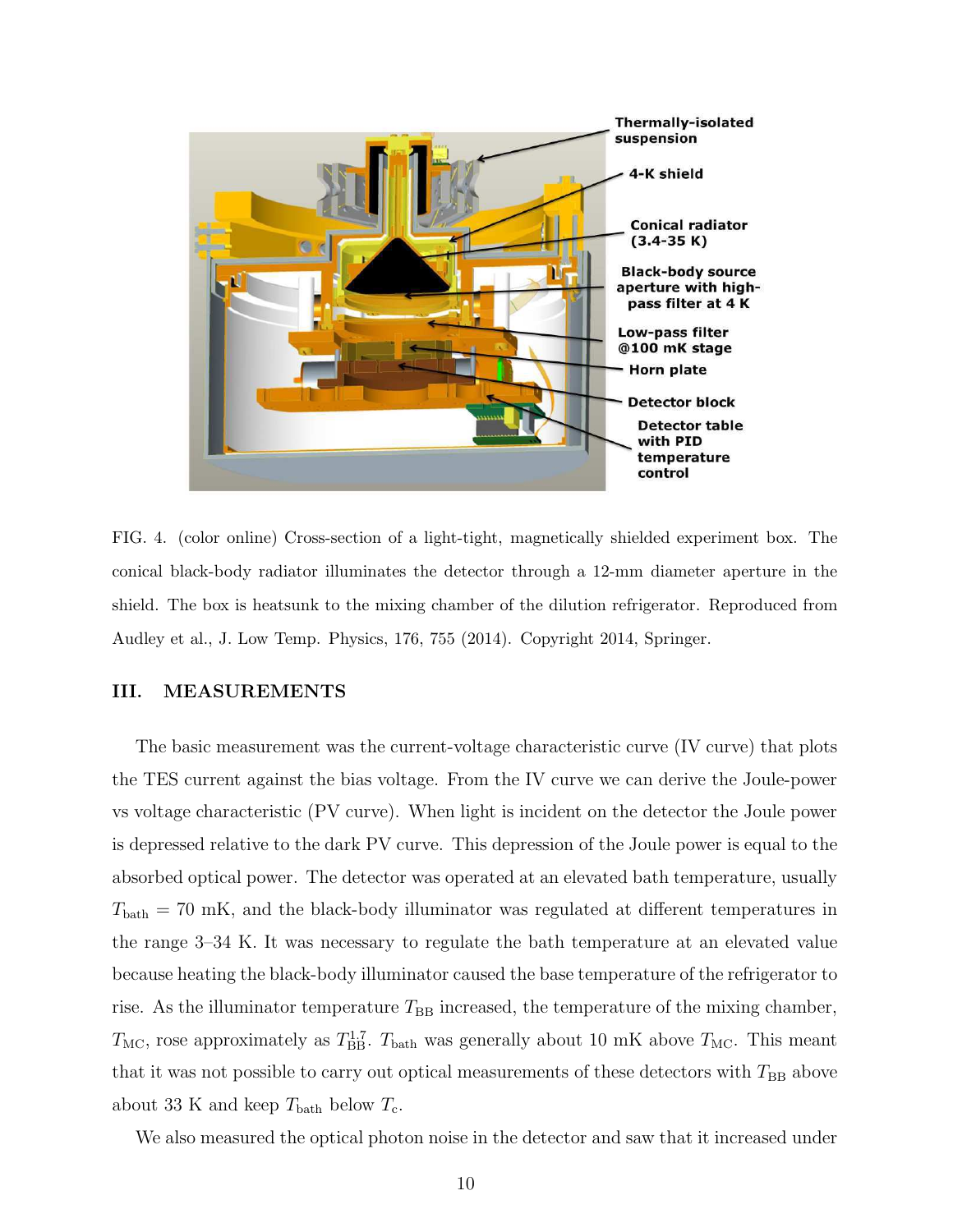optical load consistently with the absorbed optical power<sup>[17](#page-20-6)</sup>. For noise measurements, the TES was biased at a particular point on its transition, i.e. so that the TES resistance was a particular fraction of its normal-state resistance. The current required to bias the TES at a particular point depends on the bath temperature and the loading on the detector. We found the appropriate bias current in each case from an IV curve taken with the same bath and illuminator temperatures. This ensured that we could measure the noise at the same TES bias point under different optical loads. Before each noise measurement we adjusted the flux offset of the SQUID so that the output of the Magnicon XXF-1 readout was close to zero and set the gain of the preamplifier so that its output spanned a large fraction of the ADC range without saturating it. This step ensured that we made best use of the ADC's dynamic range and minimized the effect of the ADC's intrinsic noise on the measurement. To measure the detector noise we recorded a time series and calculated the power spectral density. The preamplifier's built-in adjustable low-pass filter prevented aliasing. Application of the calibration derived from the IV curves gave the current noise and this was multiplied by the voltage across the TES to give the power noise. This is equivalent to dividing the current noise by the zero-frequency current-to-power responsivity and the resulting power noise is equal to the NEP for frequencies that are small compared to the bandwidth of the detector. This power noise deviates from the NEP at high frequencies because it assumes a frequency-independent responsivity, while the actual responsivity decreases with frequency for frequencies above the detector's bandwidth. However, we can use its value at low frequencies to measure the NEP.

An example of photon noise measuremenents is shown in Figure [5.](#page-11-0) With the black-body illuminator at its base temperature, 3 K, the intrinsic noise of the TES dominates at high frequencies. The  $1/f$  noise of the SQUID and a 1.4 Hz line with harmonics from the pulsetube-cooler dominate at low frequencies. When the black-body source is heated above 20 K the photon noise of the source dominates and the detector speed can be seen to decrease due to the replacement of Joule heating by optical power and the consequent reduction in electrothermal feedback. We calculated the NEP for each illuminator temperature by taking the mean of the power noise in the frequency range 20–24 Hz. This was done for the data shown in Figure [5](#page-11-0) as well as for two illuminator temperatures,  $T_{\text{BB}} = 23$  and 25 K, which were omitted from Figure [5](#page-11-0) for clarity. Figure [6](#page-12-0) shows how the NEP varies with the square root of the detected optical power derived from the IV curves. We find that the NEP is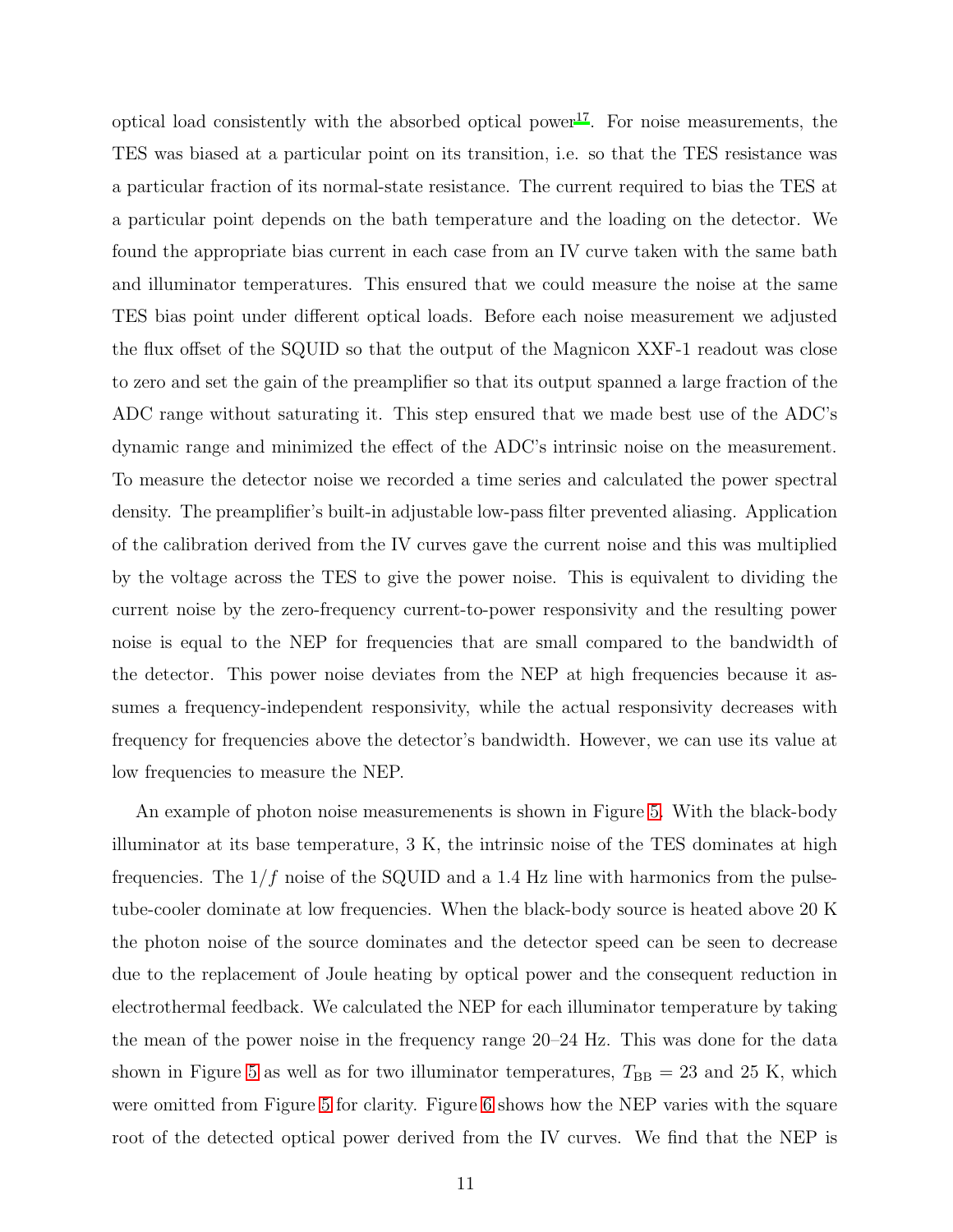

<span id="page-11-0"></span>FIG. 5. (color online) Example of detector power noise measured with different black-body illuminator temperatures. This power noise is derived by multiplying the current noise by the TES voltage, and is equal to the NEP for low frequencies (compared with the detector bandwidth). The lowest curve with the illuminator at its base temperature (3 K) shows the intrinsic noise of the detector with negligible incident optical power. For high illuminator temperatures the photon shot noise dominates and the speed of the detector is reduced.

proportional to the square root of the detected power, which is consistent with photon shot noise.

While the conical horn and the hemispherical backshort are azimuthally symmetric, the detector is not, which might lead the optical efficiency to depend on polarization. We checked the polarization dependence of the detectors by placing a polarizer between the detector and the black-body illuminator. The absorbed optical power in the detector was measured with the polarizer in two orientations with a relative rotation of 90◦ . We found no significant difference. As can be seen in Figure [2,](#page-6-0) there is a gap between the exit aperture of the horn and the TES detector. We modified the horn plate to reduce this gap from 230 to 50  $\mu$ m and found that the detected power increased significantly<sup>[29](#page-21-6)</sup>. This is expected<sup>[20](#page-20-9)</sup> and can be understood intuitively in terms of a reduction of the power lost to the sides. While the increase in optical efficiency is welcome, it highlights the sensitivity of this optical coupling scheme to the size of the gap. This means that control of this gap is essential for ensuring the performance uniformity of an array of these detectors. As we shall see in Section [III A](#page-12-1) the efficiency we obtained with the  $50-\mu m$  gap was high enough that we considered that the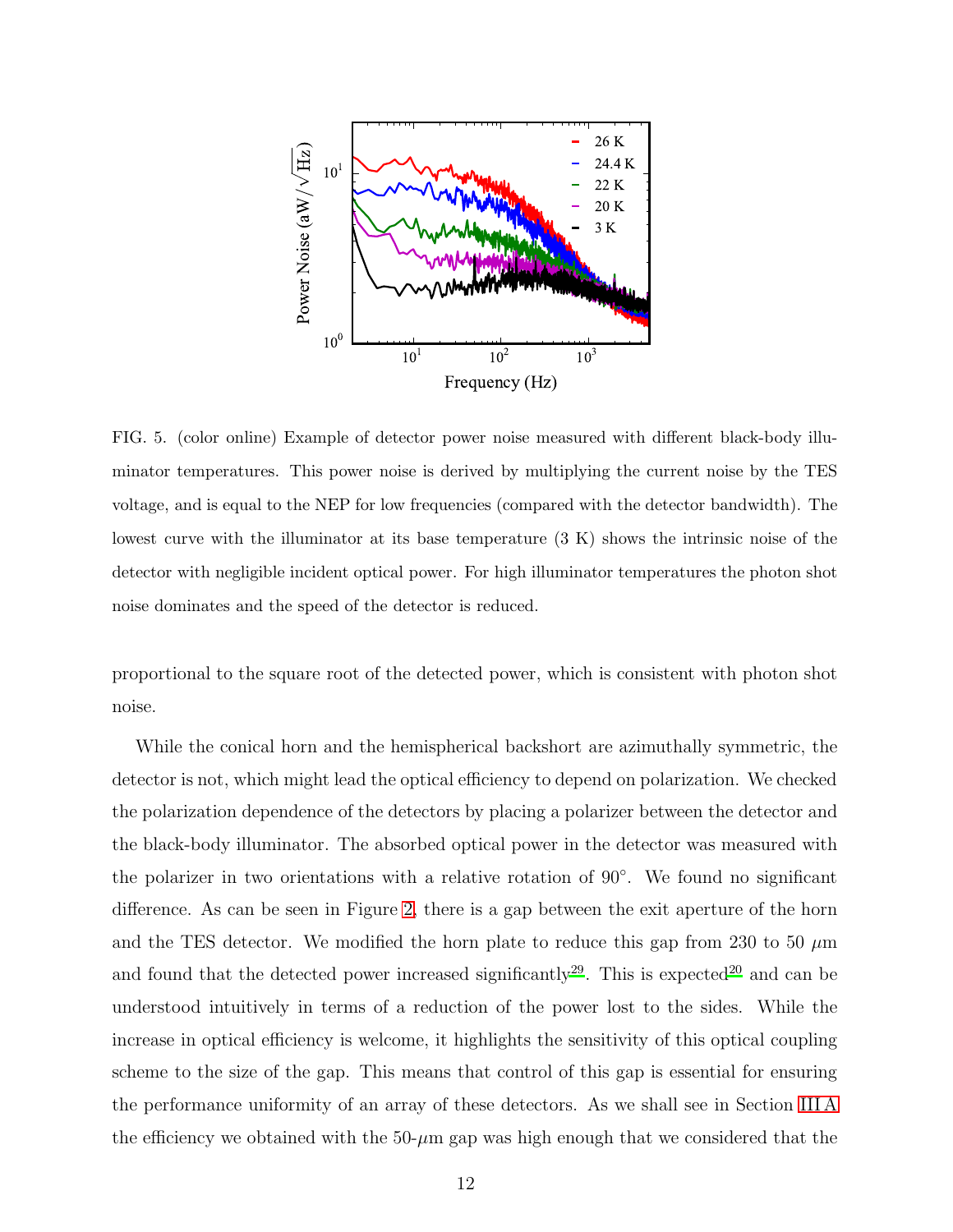

<span id="page-12-0"></span>FIG. 6. Dependence of the NEP, derived from Figure [5,](#page-11-0) on the square root of the detected optical power,  $P_{\text{det}}$ . The dashed line is a linear fit showing that NEP<sub>optical</sub>  $\propto \sqrt{P_{\text{det}}}$ .

risk of making the gap too small and damaging the detector chip outweighed any further improvement in optical efficiency that might be gained from reducing the gap below 50  $\mu$ m in the present setup. Because the gap was reduced by removing material from the copper horn plate, it would also be difficult to measure the effect of intermediate gaps. We also measured the absorbed power for similar detectors with a range of absorber sizes. As expected, the optical efficiency increases with absorber size.

## <span id="page-12-1"></span>A. Calculation of Optical Efficiency

## 1. Single-mode Approximation

In this work we define the optical efficiency as the ratio of power detected by the TES bolometer to the total power,  $P_{inc}$ , that would propagate through an ideal version of the feedhorn. Assuming that there are two polarizations present for each mode, the total power,  $P_{\text{inc}}(T_{\text{BB}})$ , for a black-body-source temperature of  $T_{\text{BB}}$  is

$$
P_{\rm inc}(T_{\rm BB}) = \int \tau(\lambda) \frac{2hc^2}{\lambda^5} \frac{1}{e^{\frac{hc}{\lambda k T_{\rm BB}}} - 1} A\Omega \, d\lambda \,, \tag{1}
$$

where  $\tau(\lambda)$  is the transmission of the filter stack as a function of the wavelength,  $\lambda$ . The area of the black-body illuminator is A and it subtends a solid angle  $\Omega$  to the feedhorn. We have assumed for simplicity that only the fundamental circular-waveguide mode propagates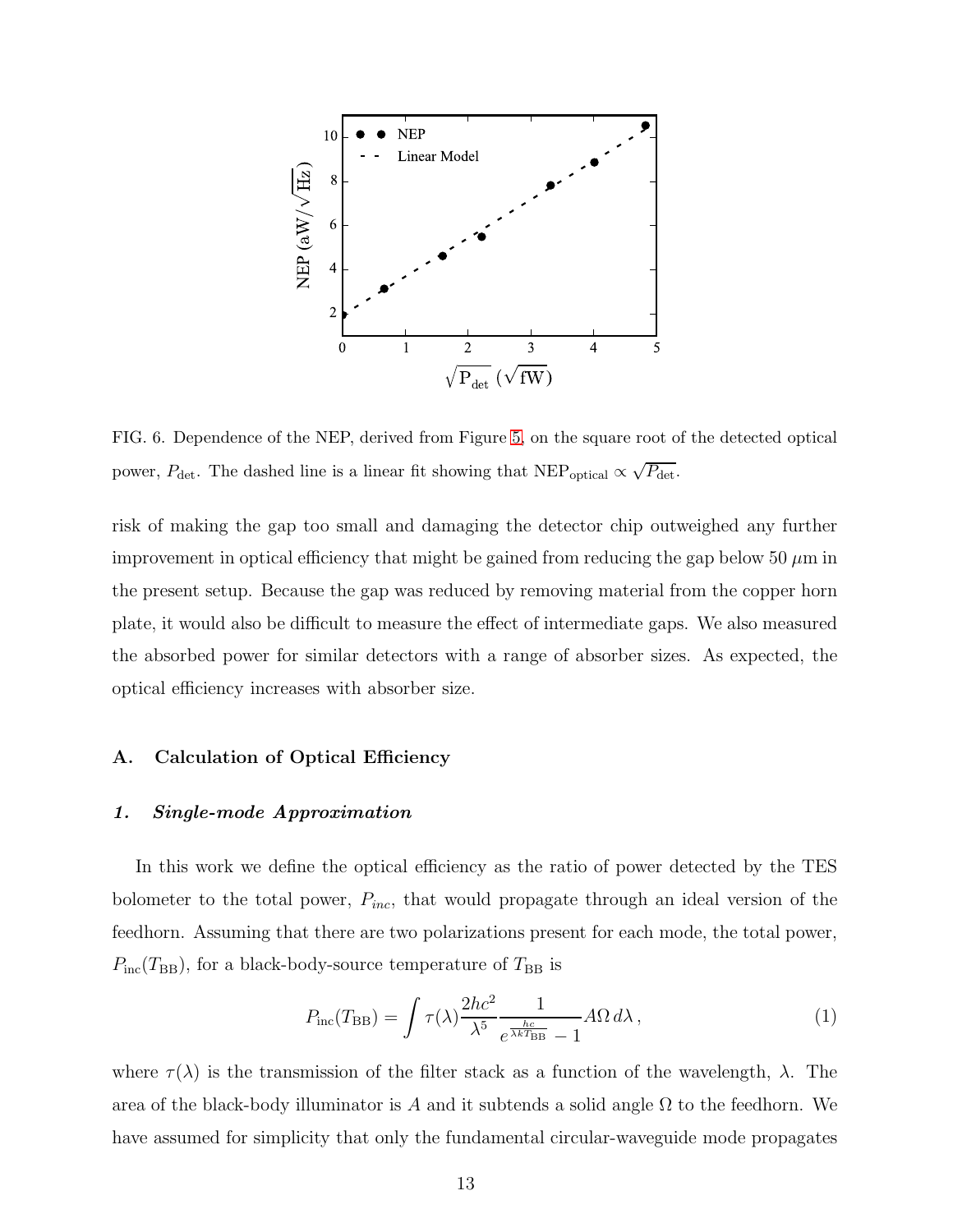through the horn so that the throughput per polarization is  $A\Omega = A\Omega_{\text{singularode}}$  where

$$
A\Omega_{\text{singularode}} = \lambda^2 F(\lambda, D_{\text{BB}}, L_{\text{BB}}). \tag{2}
$$

Here  $F(\lambda, D_{\text{BB}}, L_{\text{BB}})$  is a vignetting factor that takes into account the truncation of the feedhorn's far-field beam pattern by the black-body aperture of diameter  $D_{\text{BB}}$  at a distance from the feedhorn of  $L_{\text{BB}}$ .

$$
F(\lambda, D_{\text{BB}}, L_{\text{BB}}) = 1 - \exp(-2(D_{\text{BB}}/w(\lambda))^2)
$$
 (3)

where  $w(\lambda)$  is the beam radius at the illuminator aperture, based on the far-field beam pattern of the feedhorn measured at 5.3 THz, which gave us the value of  $w(\lambda)$  at  $\lambda = 57 \mu m$ . This allows easy comparison between measurements with varying parameters. However, as we shall see, this single-mode assumption significantly overestimates the real optical efficiency.

While a single-mode feedhorn provides the most efficient point-source coupling, an imaging bolometer array could use rectangular pyramidal-shaped horn arrays that Nyquist sample the focal plane. For this it is advantageous to use multi-moded horns that can couple all radiation in the point spread function at the focal plane to the detectors. On the other hand a multi-moded horn will have a broad beam that is susceptible to stray light and therefore needs very good cold baffling. A trade-off therefore has to be made, depending on the final architecture of the instrument.

#### 2. Multi-mode Analysis

In order to determine which circular waveguide modes are supported by the feedhorn in the pass-band of the filter stack, we calculated the transmission of the horn as a function of wavelength for each mode. The diameter  $D(z)$  of the feedhorn varies linearly with distance z from 450  $\mu$ m at the mouth ( $z = 0$ ) to 46  $\mu$ m at the exit aperture ( $z = 4.5$  mm). At a distance z along the feedhorn, the logarithm of the attenuation of radiation of wavelength  $\lambda$  produced by an infinitesimal section of waveguide of diameter  $D(z)$  and length dz was calculated. The total attenuation for each mode as a function of  $\lambda$  was then found by integrating along the length of the feedhorn. Figure [7](#page-15-0) shows the transmission coefficients of the first five circularwaveguide modes through the feedhorn at different wavelengths. The normalized power that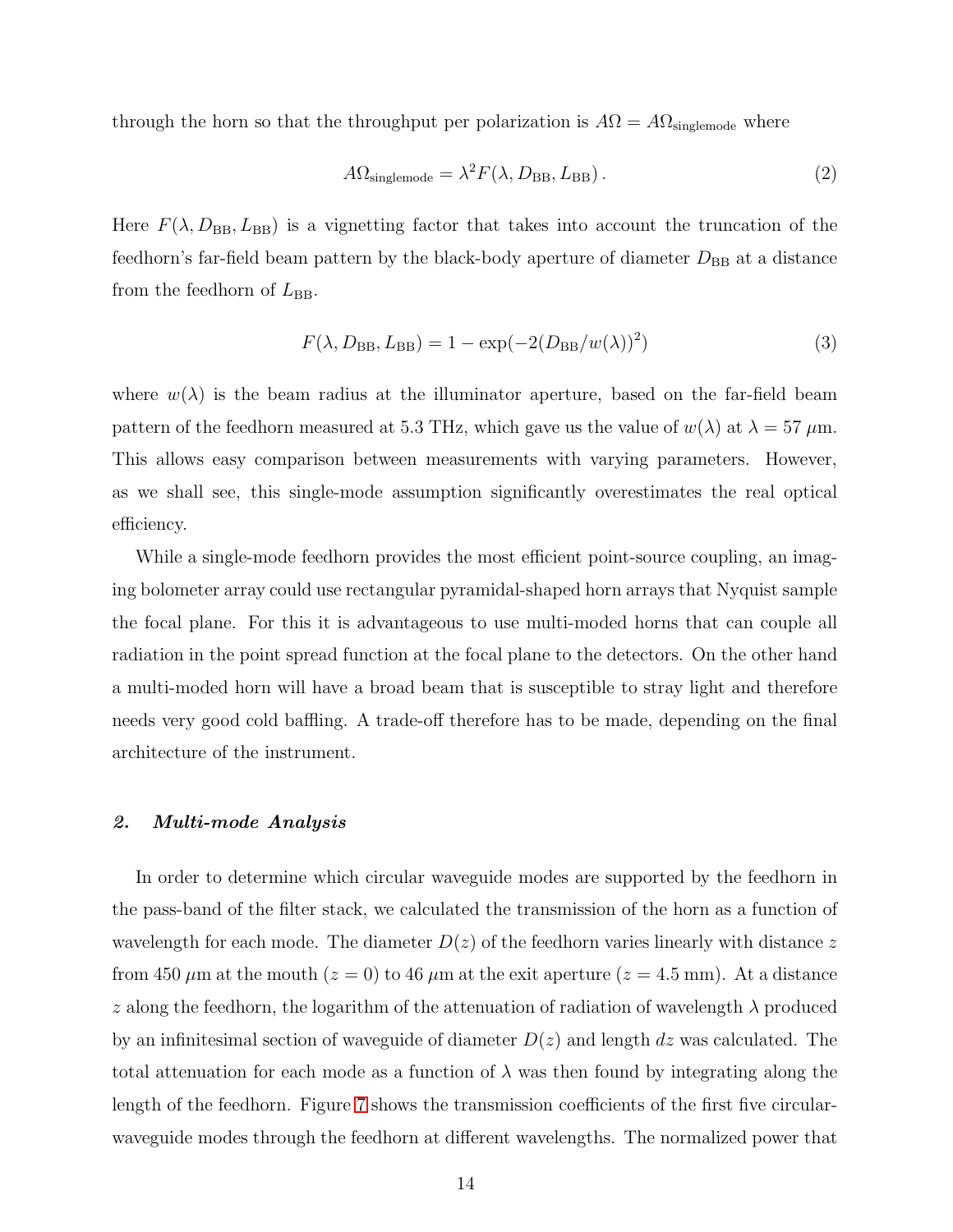would be expected from a 26-K black-body source after passing through the filter stack is also shown in order to illustrate how the regions where the circular waveguide modes are supported overlap the spectrum of the filtered black-body source. Higher-order modes are not shown because their cut-off wavelengths are shorter than the filter stack's pass-band. The fundamental  $TE_{11}$  mode propagates across the entire pass-band of the filter stack. The next mode,  $TM_{01}$ , cuts on at the long-wavelength end of the band. However, the  $TM_{01}$ mode is not expected to couple efficiently to the detector's absorbing film because it carries no power on-axis. The  $TE_{21}$  mode cuts on in the middle of the pass-band and has two polarizations. The  $TE_{01}$  and  $TM_{11}$  modes are supported only at the short-wave end of the pass-band, where there is very little illuminator power. The  $TE_{01}$  mode is azimuthally symmetric and thus has a single polarization. Like the  $TM_{01}$  mode, it does not carry power on axis, and is thus expected to couple poorly to the detector's absorbing film. Therefore, we can make a first-order estimate of the actual power propagating through the feedhorn and available for detection. Assuming that only the  $TE_{11}$  mode, which illuminates all of the pass-band, and the  $TE_{21}$  mode, which illuminates part of the pass-band, are important, we would expect to see 1–2 times as much power as in the single-mode case. In order to estimate the optical efficiency properly, we must either have precise knowledge of the modal content of the radiation propagating in the feedhorn, or restrict this radiation to a single mode. The former may be calculated, although it is complicated by wavelength dependence and uncertainty in the relative power transported by the different incident modes. We therefore chose to take the latter approach and determine the optical efficiency with the incident reaiation restricted to a single mode. We use the former approach, where we estimate the power carried by multiple modes, as a consistency check.

#### B. Measurements with Spatial Mode Filtering

We mounted a cylindrical can in front of the entrance aperture of the feedhorn, as shown in Figure [8.](#page-15-1) We installed plates on the top of this can that had pinholes with different diameters, allowing us to measure the encircled energy of the beam of the horn with different circular apertures, or, equivalently, to make measurements with beams of different focal ratio. Figure [9](#page-16-0) shows the calculated far-field beam patterns of the first few circular-waveguide modes<sup>[30](#page-21-7)</sup>, with the angular sizes of the different pinholes marked. Since the higher-order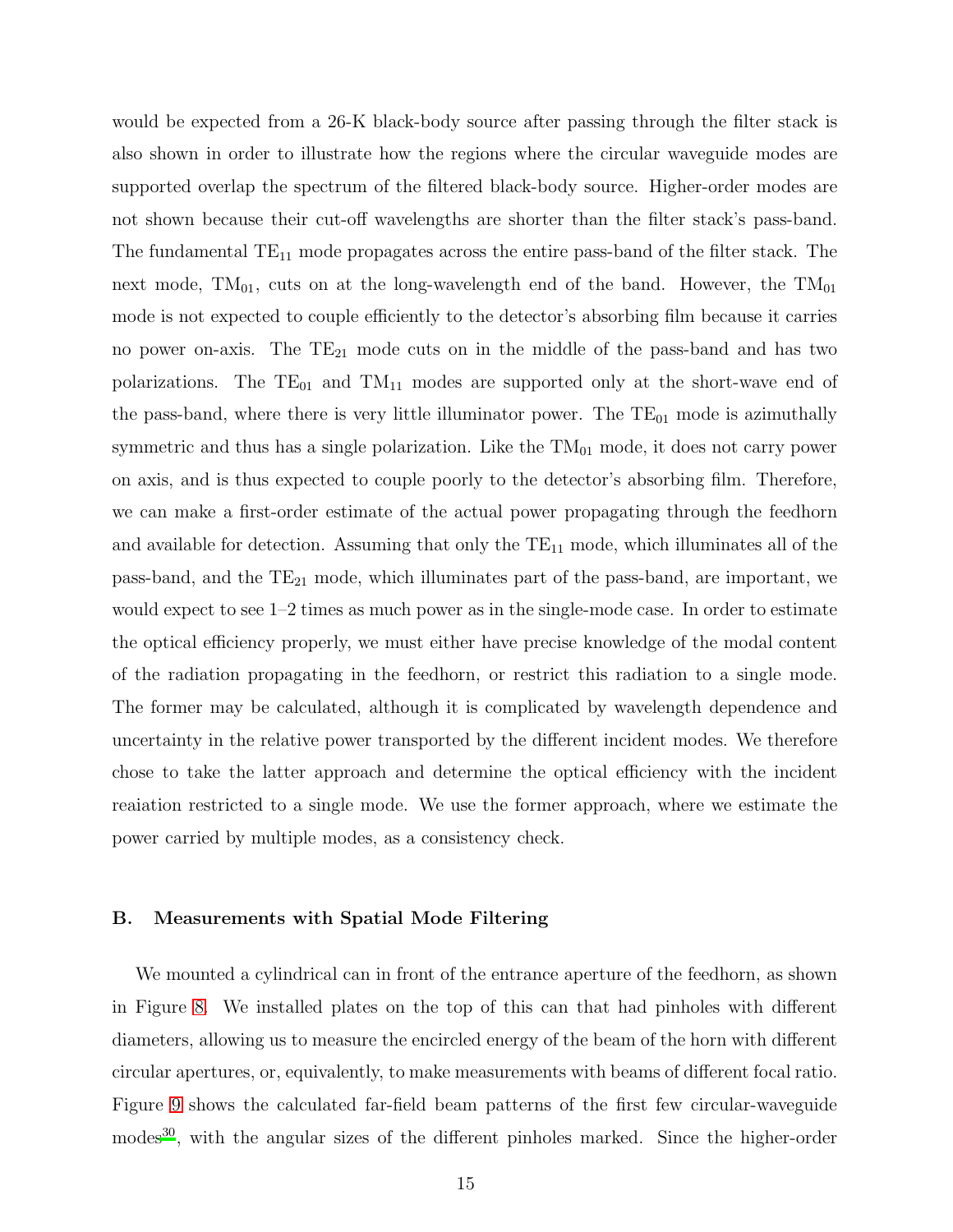

<span id="page-15-0"></span>FIG. 7. Transmission coefficient of the feedhorn for the first five circular waveguide modes. Each mode can propagate in the wavelength region to the left of the corresponding transmission curve. The shaded region represents the normalized spectrum from a 26-K black-body that has passed through the filter stack.



<span id="page-15-1"></span>FIG. 8. (color online) Cross-section of detector holder with can for varying pinhole diameter mounted in front of the feedhorn. The top plate contains a beam-defining pinhole and can be exchanged to change the pinhole diameter,  $D_{BB}$ . This allows us to make measurements with beams of different angular size to investigate the effects of higher-order modes.

modes have mostly off-axis power, using small pinholes filters them out, so that the encircled energy of the feedhorn is then essentially the encircled energy of a single-moded horn. Note that this holds only if few modes are present: with a higher mode content, modes of type  $TE_{1n}$  and  $TM_{1n}$  might be present that also carry on-axis energy. However, of these only  $TM_{11}$  is supported in the pass-band of the filter stack, and then only at the short-wave end of the pass-band. Apertures of intermediate diameter should admit different proportions of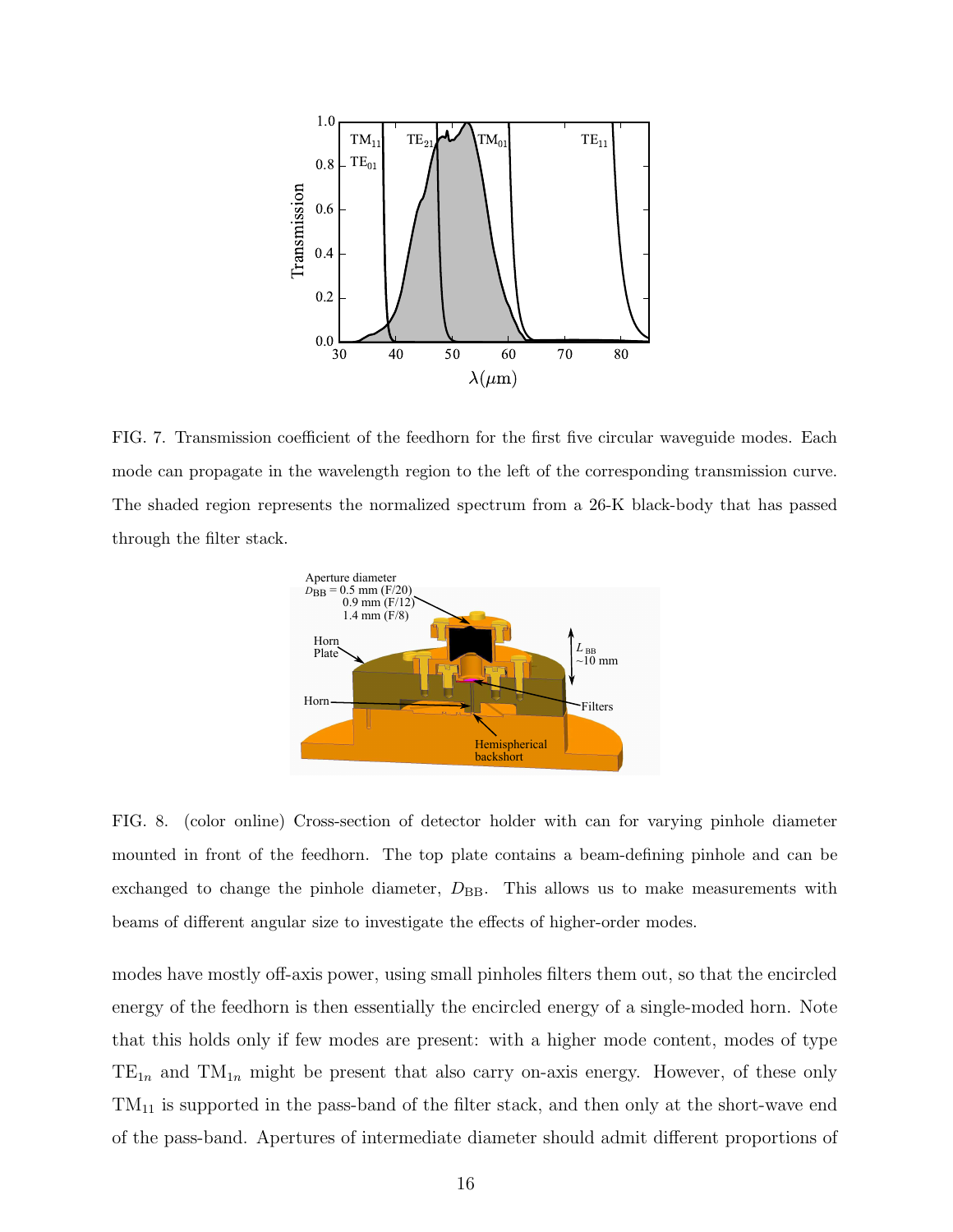

<span id="page-16-0"></span>FIG. 9. (color online) Far-field power patterns of the circular waveguide modes supported by the feedhorn in the pass-band of the filter stack. The vertical dashed lines show the angles subtended by the different apertures placed in front of the black-body source. From left to right, these are 0.5, 0.9, 1.4, and 2.0, and 12 mm; the rightmost vertical dashed line corresponds to the case where the 12-mm diameter illuminator is unobscured and it essentially fills the beam of the horn. Note that only the fundamental  $TE_{11}$  mode has significant on-axis power.



<span id="page-16-1"></span>FIG. 10. (color online) Optical power detected by the bolometer,  $P_{det}$ , vs the incident optical power,  $P_{inc}$ . Pinholes of diameter 0.5, 0.9, and 1.4 mm were placed in front of the feedhorn to reduce the angular size of the source. The case where the source fills the beam of the feedhorn (no pinhole) is also shown. If we assume that a single mode propagates in the feedhorn, the apparent optical efficiency is 88% for the filled beam and 60% for the two smallest pinholes.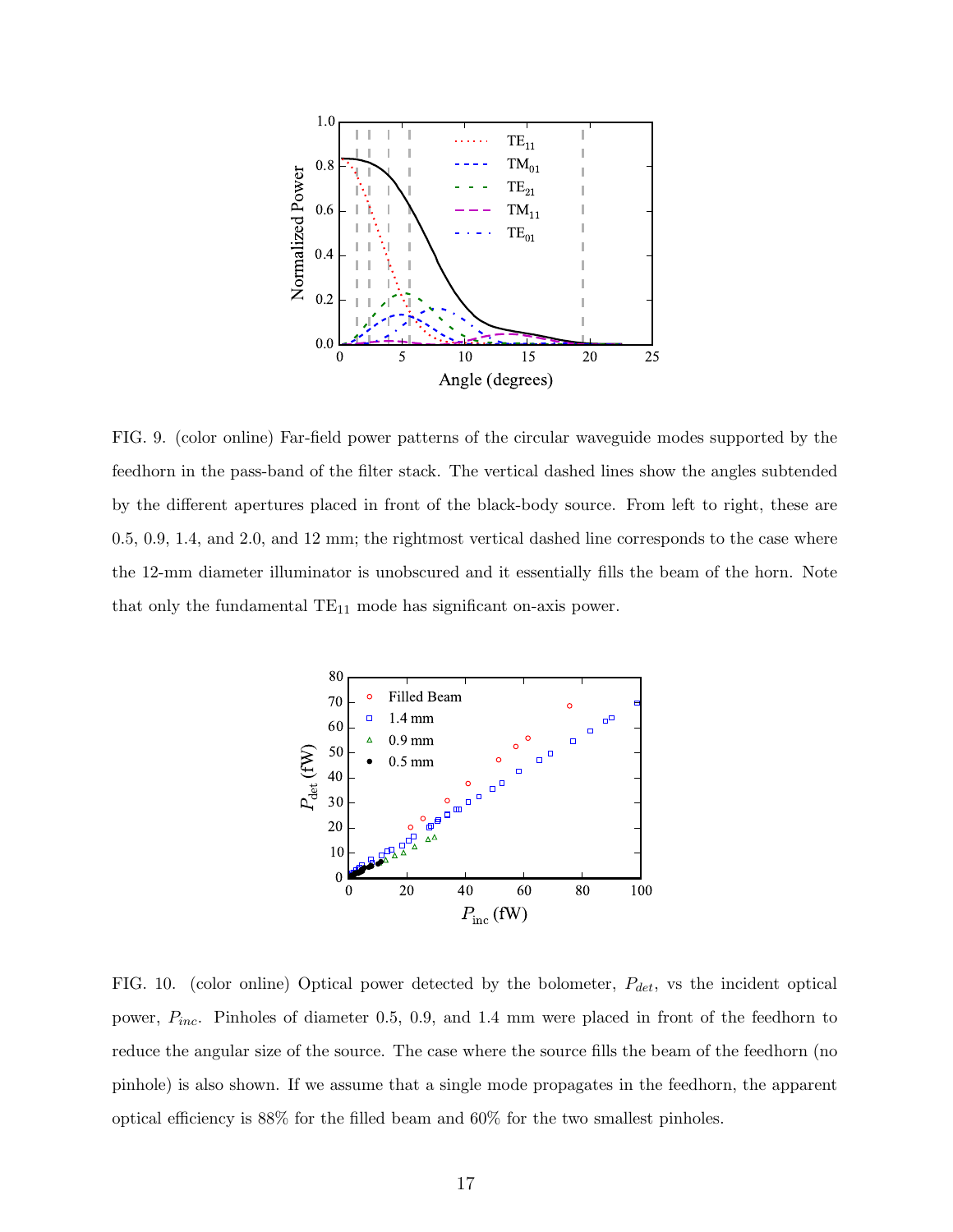higher-order modes according to the angles they subtend to the horn. Figure [10](#page-16-1) shows the measured optical power with different pinholes. In order to compare the different pinholes we fit a linear model to the data and derive an effective optical efficiency under the assumption of a single mode propagating in the feedhorn. As expected, this effective optical efficiency is erroneously high (∼ 88%) for the large aperture and decreases to an approximately constant value (∼ 60%) for the small pinholes. In a purely single-moded horn the calculated optical efficiency should be independent of the pinhole size. If we assume that only a single mode propagates, we find that the apparent optical efficiency is a factor of about 1.5 higher for the large aperture than for the smallest pinhole. The estimate of 60% for the optical efficiency is more consistent with the predicted ideal-case efficiency of  $70\%^{21,22}$  $70\%^{21,22}$  $70\%^{21,22}$  $70\%^{21,22}$ .

We calculated the encircled power seen by the detector for each pinhole diameter, when illuminated by the black-body source at a temperature of 26 K. Figure [11](#page-18-0) shows how the measured optical power, with the black-body source at 26 K, varies with the angle subtended by the pinhole. This is compared with the estimated encircled power from each circularwaveguide mode and with the sum of their contributions. As expected, we see that the contribution from the fundamental  $TE_{11}$  mode dominates for small angles, with the higherorder modes contributing at larger angles.

## IV. CONCLUSIONS

We have demonstrated that an absorber-coupled, ultra-sensitive TES bolometer (NEP $_{\rm dark}$   $\approx$ 2 aW/ $\sqrt{H}z$ ) in combination with a few-moded conical feedhorn and hemispherical backshort can detect light with high efficiency in the  $30-60-\mu m$  wavelength range. Measurements with different diameter pinholes to filter the modes spatially resulted in a consistent characterisation of the optical behavior of the detector and the contribution of higher-order modes to the optical efficiency. This shows that the spatial-mode filtering technique is useful for analyzing the behavior of multi-mode detector systems. Our measurements show that the prototype detectors for SAFARI's short-wave band have a high optical efficiency,  $\eta \approx 60\%$ . This high optical efficiency combined with a low dark NEP will enable SAFARI's detectors to meet their sensitivity requirements. Although detectors combining ultra-low NEP combined with high optical efficiency in the submillimeter wavelength band have been demonstrated before<sup>[14](#page-20-3)</sup>, our work presents the first demonstration at such short wavelengths.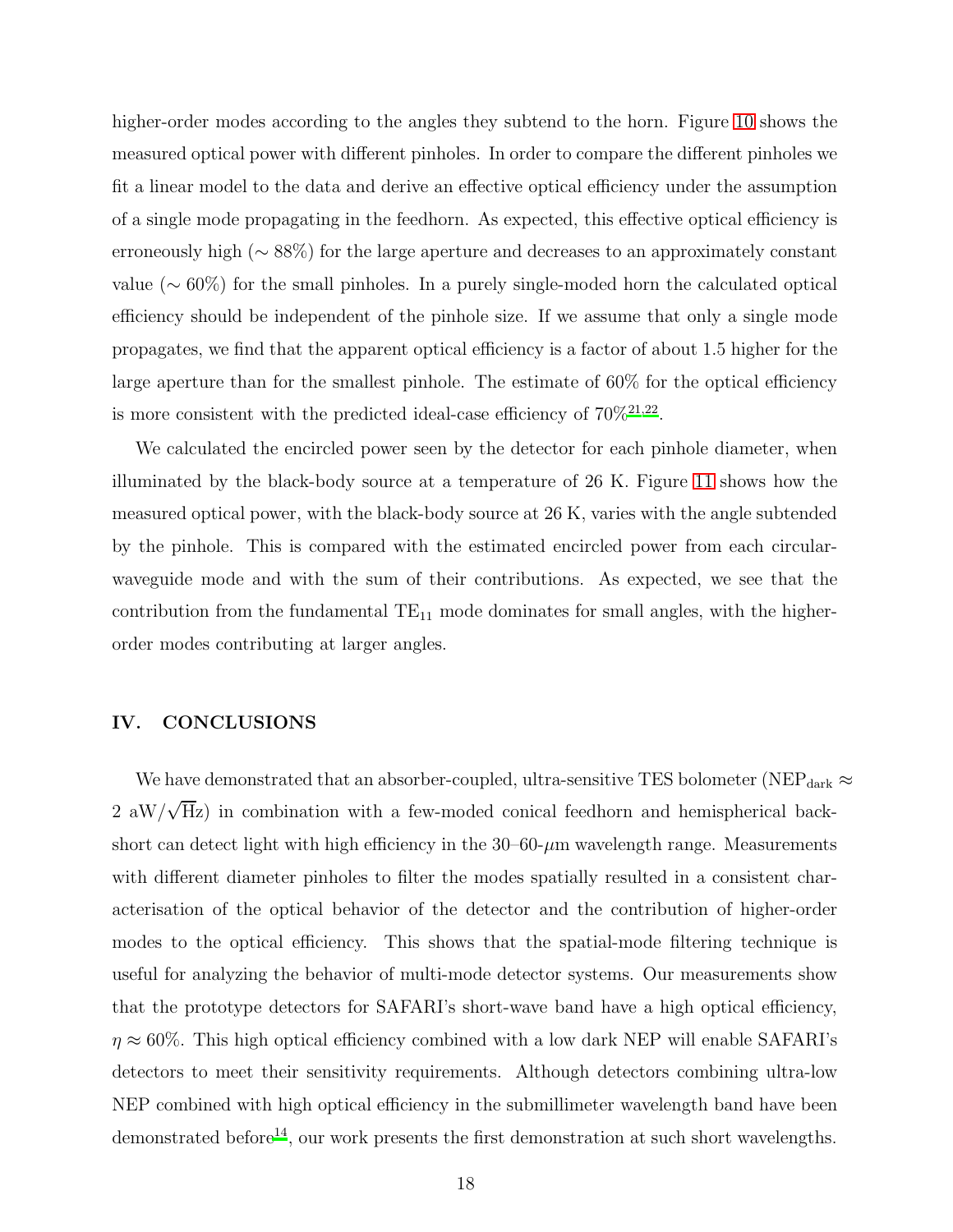

<span id="page-18-0"></span>FIG. 11. (color online) Measured optical power at  $T_{\text{BB}} = 26$  K vs source angular size, compared with the expected encircled power derived from the far-field beam patterns of the  $TE_{11}$  and  $TE_{21}$ modes shown in Figure [9.](#page-16-0) The solid line shows the sum of the encircled powers expected for the  $TE_{11}$ and  $TE_{21}$  modes. There is good agreement for small angular size and the model underestimates the power for the large aperture due to the off-axis contribution of higher-order modes.

Our result represents also the first optical measurement using the optical coupling configuration based on a feedhorn, an absorber, and a backshort in the short-wavelength region of the far-infrared band. We have gained a good understanding of the optical coupling of these prototype detectors, which allows us to further optimize the coupling scheme. For example, a flat-backshort architecture may offer a higher optical efficiency<sup>[31](#page-21-8)</sup>, while having other advantages such as a flatter frequency response, less sensitivity to the gap between the horn and detector, and easier fabrication<sup>[32](#page-21-9)</sup>.

# ACKNOWLEDGMENTS

We thank Jörn Beyer for providing the SQUIDs used to read out the detectors, Douglas Griffin for providing the feedhorn, and Carole Tucker for the optical filters. We are grateful to Stafford Withington and Peter Ade for useful discussions, and to Darren Hayton for measuring the beam pattern of the feedhorn. We thank Axel Detrain, Wim Horinga, Geert Keizer, Duc van Nguyen, and Willem-Jan Vreeling for their help with the test facility. We are also grateful to the anonymous referees whose suggestions improved this paper.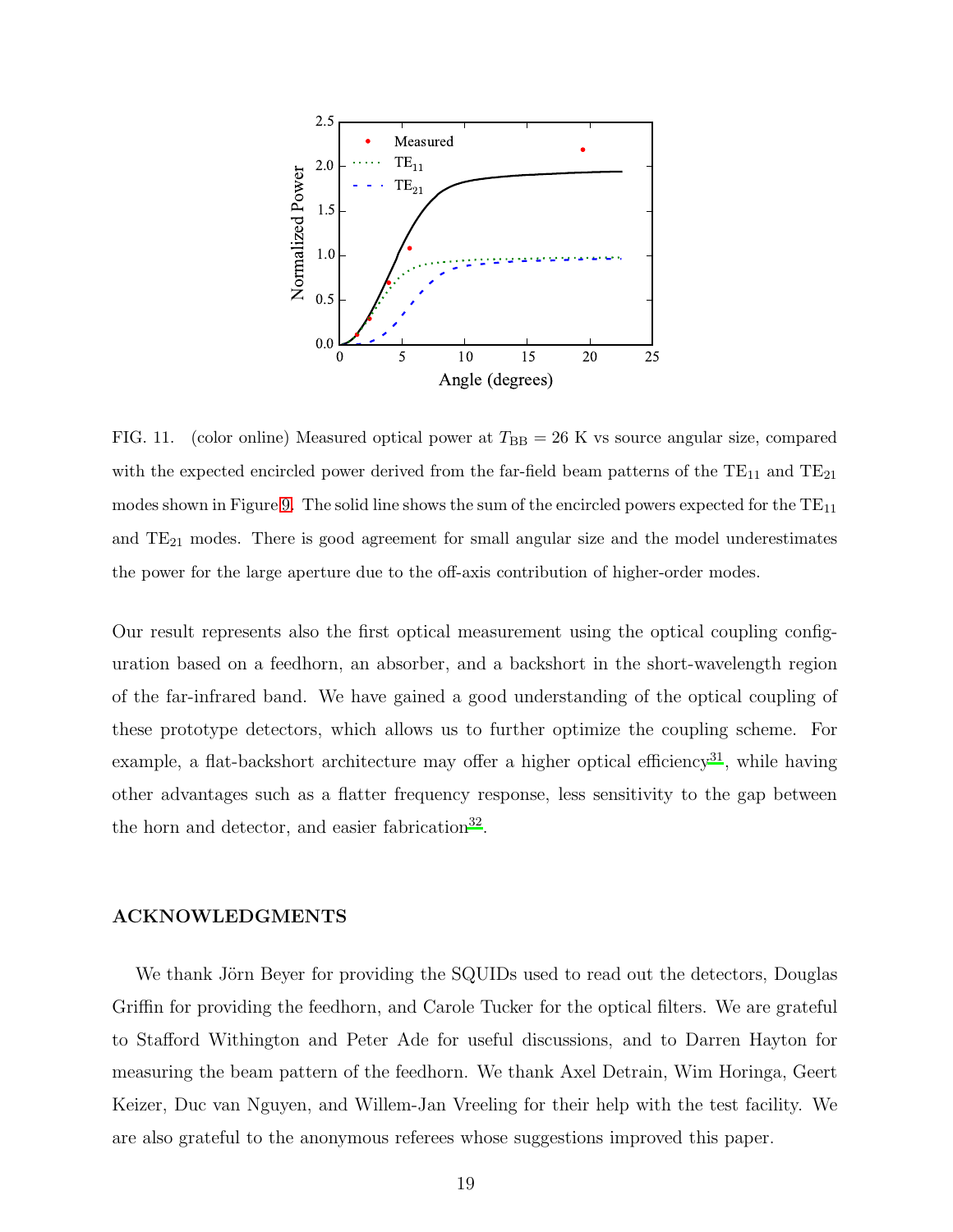# REFERENCES

- <span id="page-19-0"></span><sup>1</sup>P. L. Richards, [Journal of Applied Physics](http://dx.doi.org/10.1063/1.357128) **76**, 1 (1994).
- <span id="page-19-1"></span><sup>2</sup>R. L. Kelley, K. Mitsuda, C. A. Allen, P. Arsenovic, M. D. Audley, T. G. Bialas, K. R. Boyce, R. F. Boyle, S. R. Breon, G. V. Brown, J. Cottam, M. J. Dipirro, R. Fujimoto, T. Furusho, K. C. Gendreau, G. G. Gochar, O. Gonzalez, M. Hirabayashi, S. S. Holt, H. Inoue, M. Ishida, Y. Ishisaki, C. S. Jones, R. Keski-Kuha, C. A. Kilbourne, D. Mc-Cammon, U. Morita, S. H. Moseley, B. Mott, K. Narasaki, Y. Ogawara, T. Ohashi, N. Ota, J. S. Panek, F. S. Porter, A. Serlemitsos, P. J. Shirron, G. A. Sneiderman, A. E. Szymkowiak, Y. Takei, J. L. Tveekrem, S. M. Volz, M. Yamamoto, and N. Y. Yamasaki, [Publications of the Astronomical Society of Japan](http://pasj.asj.or.jp/v59/v59sp1.html) 59, 77 (2007).
- <span id="page-19-2"></span><sup>3</sup>K. D. Irwin and G. C. Hilton, "Cryogenic particle detection," (Springer Berlin Heidelberg, Berlin, Heidelberg, 2005) Chap. Transition-Edge Sensors, pp. 63–150.
- <span id="page-19-3"></span><sup>4</sup>B. Swinyard and T. Nakagawa, [Experimental Astronomy](http://dx.doi.org/10.1007/s10686-008-9090-0) 23, 193 (2008).
- <span id="page-19-4"></span><sup>5</sup>P. Roelfsema, M. Giard, F. Najarro, K. Wafelbakker, W. Jellema, B. Jackson, B. Sibthorpe, M. Audard, Y. Doi, A. di Giorgio, M. Griffin, F. Helmich, I. Kamp, F. Kerschbaum, M. Meyer, D. Naylor, T. Onaka, A. Poglitch, L. Spinoglio, F. van der Tak, and B. Vandenbussche, Proc. SPIE 9143[, 91431K \(2014\).](http://dx.doi.org/10.1117/12.2056449)
- <span id="page-19-5"></span><sup>6</sup>B. D. Jackson, P. A. J. de Korte, J. van der Kuur, P. D. Mauskopf, J. Beyer, M. P. Bruijn, A. Cros, J. Gao, D. Griffin, R. den Hartog, M. Kiviranta, G. de Lange, B. van Leeuwen, C. Macculi, L. Ravera, N. Trappe, H. van Weers, and S. Withington, [IEEE Transactions on Terahertz Science and Technology](http://dx.doi.org/10.1109/TTHZ.2011.2177705) 2, 12 (2012).
- <span id="page-19-6"></span><sup>7</sup>M. D. Audley, D. Glowacka, D. J. Goldie, V. Tsaneva, S. Withington, L. Piccirillo, G. Pisano, P. Grimes, G. Yassin, P. A. R. Ade, C. North, K. D. Irwin, and M. Halpern, in [Twenty-First International Symposium on Space Terahertz Technology](http://www.nrao.edu/meetings/isstt/papers/2010/2010076084.pdf), edited by G. Yassin and B. Ellison (Oxford, 2010) pp. 76–84.
- <span id="page-19-7"></span><sup>8</sup>D. Drung, C. Aßmann, J. Beyer, A. Kirste, M. Peters, F. Ruede, and T. Schurig, [IEEE Transactions on Applied Superconductivity](http://ieeexplore.ieee.org/xpls/abs_all.jsp?arnumber=4277368) 17, 699 (2007).
- <span id="page-19-8"></span><sup>9</sup>M. D. Audley, G. de Lange, J.-R. Gao, P. Khosropanah, P. D. Mauskopf, D. Morozov, N. A. Trappe, S. Doherty, and S. Withington, Proc. SPIE 9153[, 91530E \(2014\).](http://dx.doi.org/10.1117/12.2056037)
- <span id="page-19-9"></span> $10V$ . Revéret, L. Rodriguez, and P. Agnèse, [Applied Optics](http://dx.doi.org/10.1364/AO.49.006726) 49, 6726 (2010).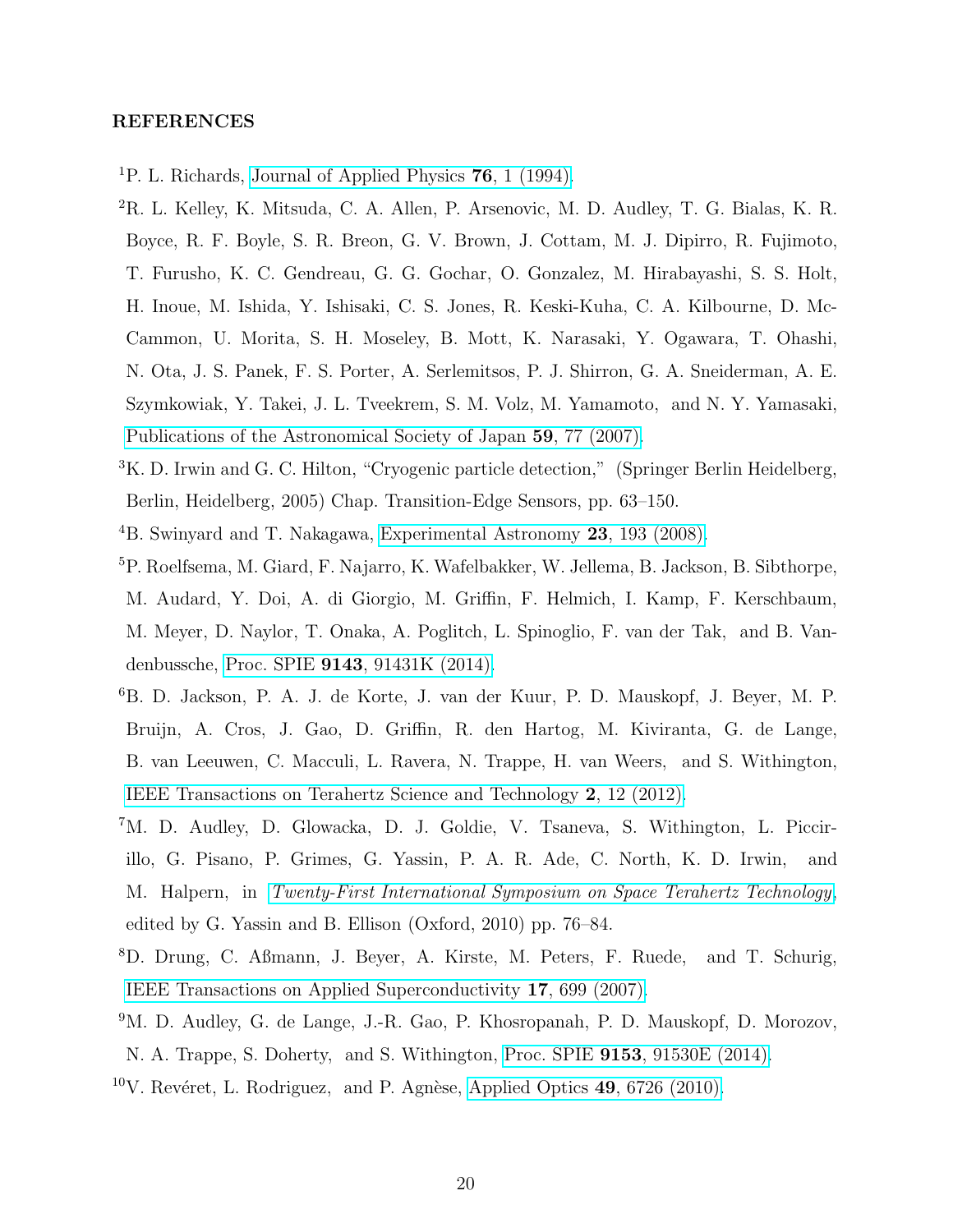- <span id="page-20-0"></span> $11$ N. Billot, *Calibrating a novel type of bolometer arrays for the Herschel/PACS Photometer*, [Ph.D.,](http://arxiv.org/abs/0808.3958) Université Paris-Sud 11 (2008), [arXiv:0808.3958.](http://arxiv.org/abs/0808.3958)
- <span id="page-20-1"></span><sup>12</sup>D. Morozov, P. D. Mauskopf, P. Ade, M. Ridder, P. Khosropanah, M. Bruijn, J. van der Kuur, H. Hoevers, J.-R. Gao, and D. Griffin, [IEEE Transactions on Applied Superconductivity](http://ieeexplore.ieee.org/xpls/abs_all.jsp?arnumber=5634093) 21, 1 (2009).
- <span id="page-20-2"></span><sup>13</sup>D. J. Goldie, J. R. Gao, D. M. Glowacka, D. K. Griffin, R. Hijmering, P. Khosropanah, B. D. Jackson, P. D. Mauskopf, D. Morozov, J. A. Murphy, M. Ridder, N. Trappe, C. O'Sullivan, and S. Withington, Proc. SPIE 8452[, 84520A \(2012\).](http://dx.doi.org/10.1117/12.925861)
- <span id="page-20-3"></span><sup>14</sup>B. S. Karasik and R. Cantor, [Applied Physics Letters](http://dx.doi.org/10.1063/1.3589367) **98**, 98 (2011).
- <span id="page-20-4"></span><sup>15</sup>B. S. Karasik, A. V. Sergeev, and D. E. Prober, [IEEE Transactions on Terahertz Science and Technology](http://dx.doi.org/10.1109/TTHZ.2011.2159560) 1, 97 (2011).
- <span id="page-20-5"></span><sup>16</sup>P. J. de Visser, J. J. A. Baselmans, J. Bueno, N. Llombart, and T. M. Klapwijk, [Nature communications](http://dx.doi.org/10.1038/ncomms4130) 5, 3130 (2014).
- <span id="page-20-6"></span><sup>17</sup>M. D. Audley, G. de Lange, J.-R. Gao, P. Khosropanah, M. Ridder, L. Ferrari, W. M. Laauwen, M. Ranjan, P. D. Mauskopf, D. Morozov, and N. A. Trappe, Proc. SPIE 8452[, 84520B \(2012\).](http://dx.doi.org/10.1117/12.925234)
- <span id="page-20-7"></span><sup>18</sup>T. Suzuki, P. Khosropanah, M. L. Ridder, R. A. Hijmering, J. R. Gao, H. Akamatsu, L. Gottardi, J. van der Kuur, and B. D. Jackson, [Journal of Low Temperature Physics \(2015\), doi:10.1007/s10909-015-1401-z.](http://dx.doi.org/ doi:10.1007/s10909-015-1401-z)
- <span id="page-20-8"></span><sup>19</sup>A. D. Beyer, P. M. Echternach, M. E. Kenyon, M. C. Runyan, B. Bumble, C. M. Bradford, J. J. Bock, and W. A. Holmes, IEEE Transactions on Applied Superconductivity 23, 3 (2013).
- <span id="page-20-9"></span><sup>20</sup>D. McCarthy, N. Trappe, S. Doherty, J. A. Murphy, C. Bracken, M. Gradziel, C. O'Sullivan, M. van der Vorst, M. D. Audley, and G. de Lange, in Antennas and Propagation (EuCAP), 2015 9th European Conference on (Lisbon, 2015) pp. 1–5.
- <span id="page-20-11"></span><sup>21</sup>N. Trappe, C. Bracken, S. Doherty, J. R. Gao, D. Glowacka, D. Goldie, D. Griffin, R. Hijmering, B. Jackson, P. Khosropanah, P. Mauskopf, D. Morozov, A. Murphy, C. O'Sullivan, M. Ridder, and S. Withington, Proc. SPIE 8452[, 84520L \(2012\).](http://dx.doi.org/10.1117/12.926760)
- <span id="page-20-10"></span><sup>22</sup>S. Doherty, N. Trappe, C. O'Sullivan, J. A. Murphy, G. Curran, P. D. Mauskopf, J. Zhang, S. Withington, D. Goldie, D. Glowaka, P. Khosropanah, M. Ridder, M. Brujin, J.-R. Gao, D. Griffin, B. Swinyard, and M. Ferlot, [Proc. SPIE](http://dx.doi.org/10.1117/12.881096) 7938, 1 (2011).